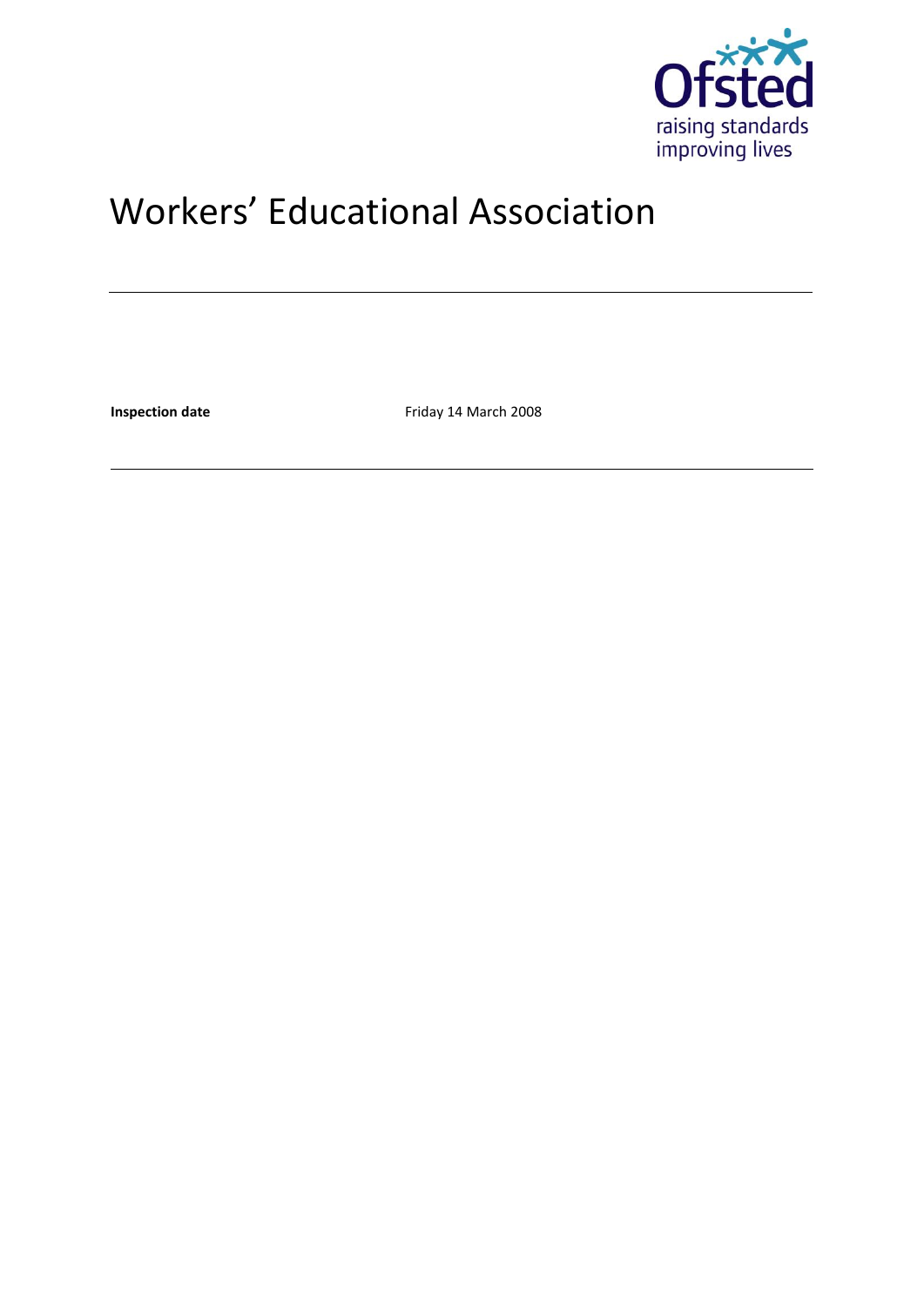**Inspection number** 318287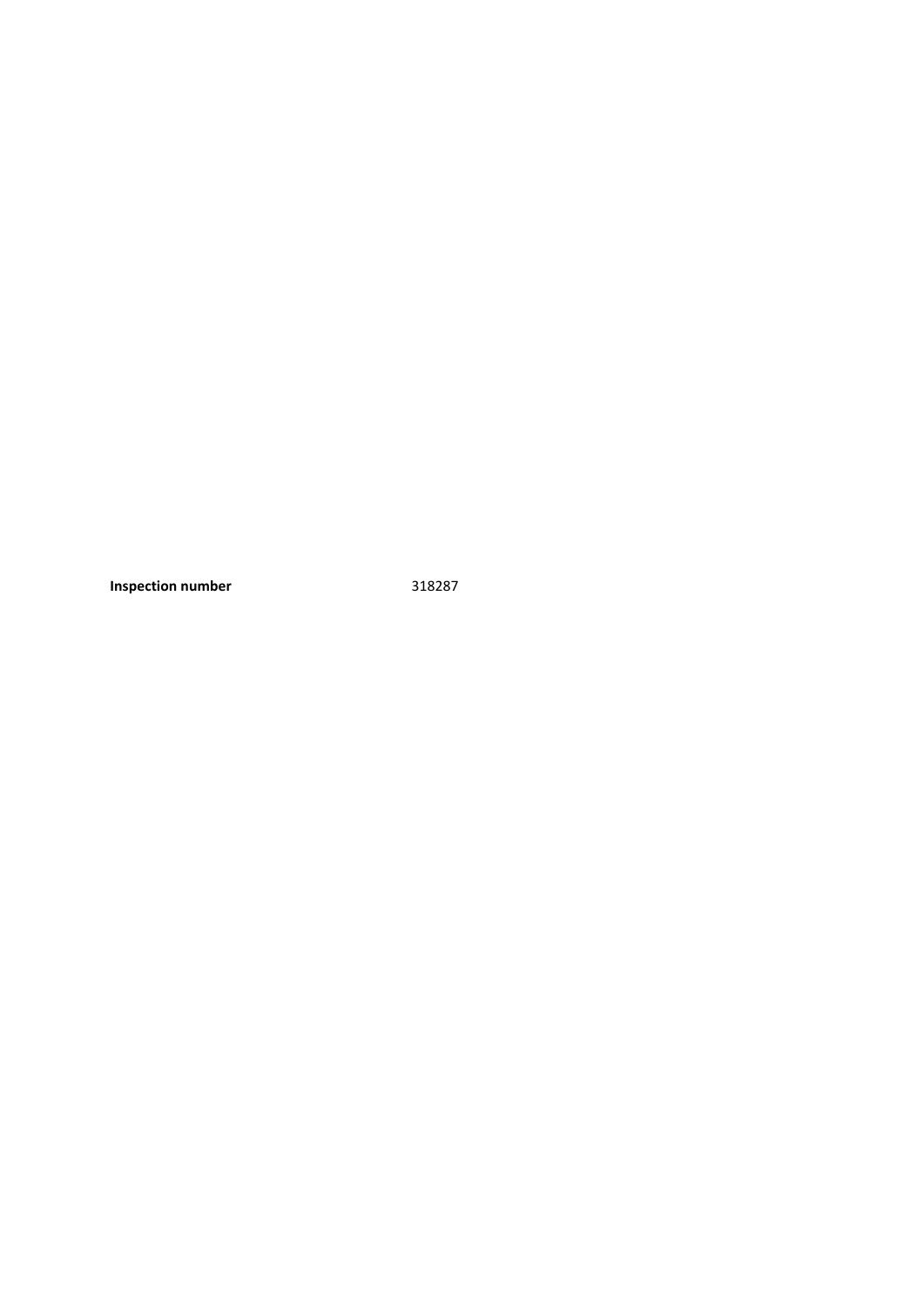### **Contents**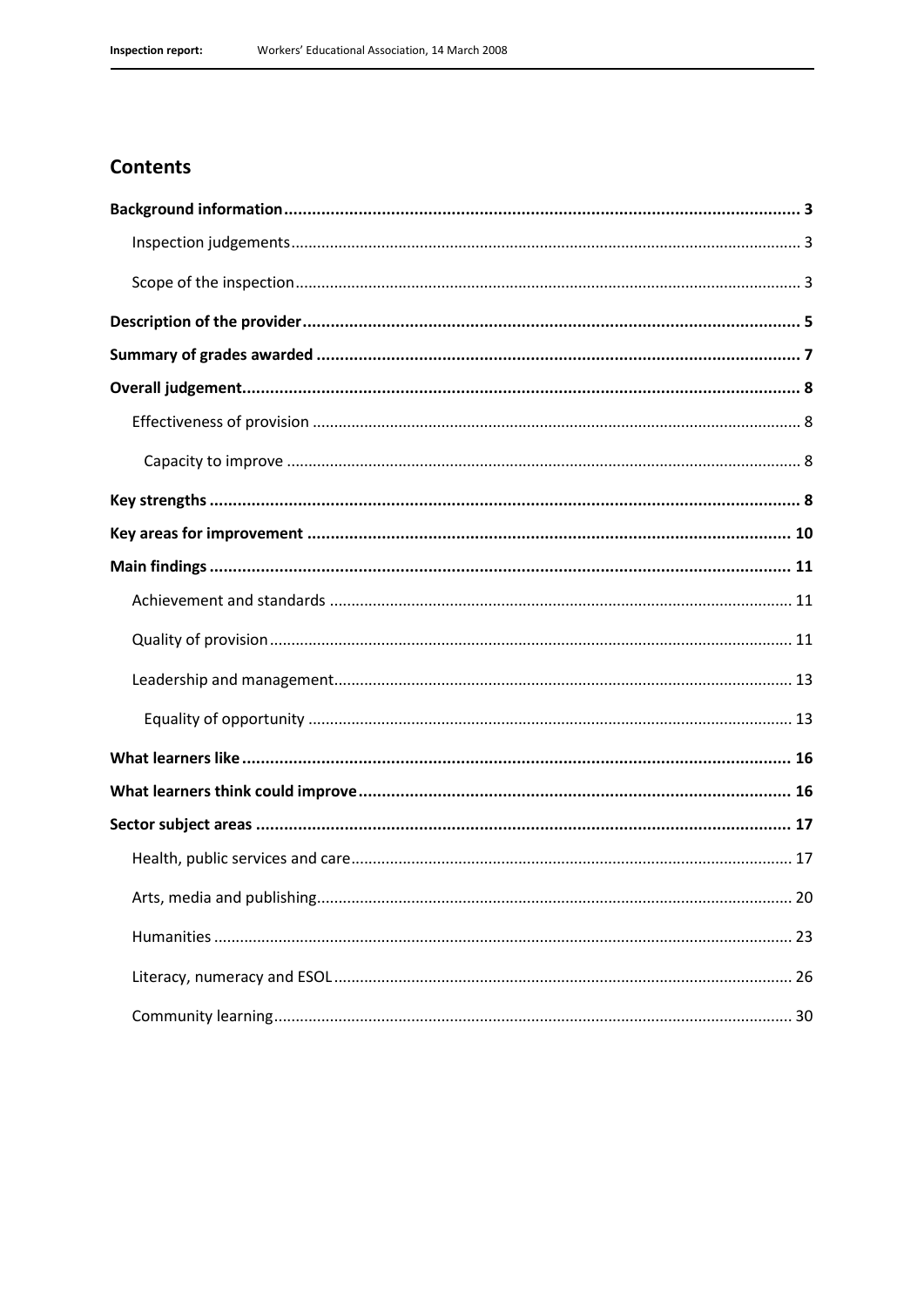### **Background information**

### **Inspection judgements**

Inspectors use a four-point scale to summarise their judgements about achievement and standards, the quality of provision, and leadership and management, which includes a grade for equality of opportunity.

**Key for inspection grades** Grade 1Outstanding Grade 2Good Grade 3Satisfactory Grade 4Inadequate

Further information can be found on how inspection judgements are made on www.ofsted.gov.uk.

#### **Scope of the inspection**

In deciding the scope of the inspection, inspectors take account of the provider's most recent selfassessment report and development plans, and comments from the local Learning and Skills Council (LSC) or other funding body. Where appropriate, inspectors also consider the previous inspection report [\(www.ofsted.gov.uk](http://www.ofsted.gov.uk/)), reports from the inspectorates' quality monitoring or annual assessment visits, and data on learners and their achievements over the period since the previous inspection.

In addition to reporting on overall effectiveness of the organisation, its capacity to improve further, achievement and standards, quality of provision and leadership and management, this inspection focused on specialist provision in:

- Health, public services and care
- Arts, media and publishing
- Humanities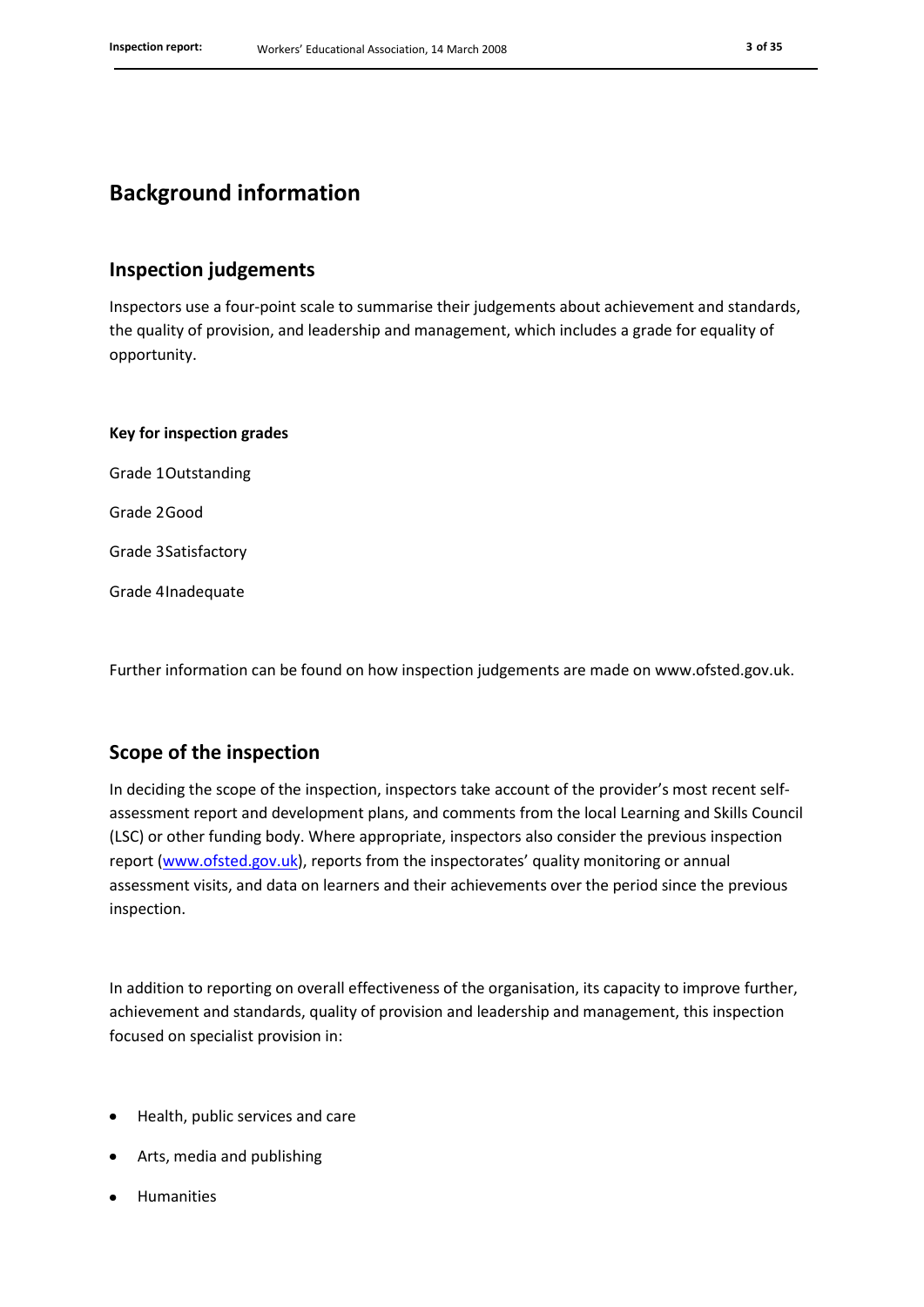- Literacy, numeracy and ESOL  $\bullet$
- Community learning $\bullet$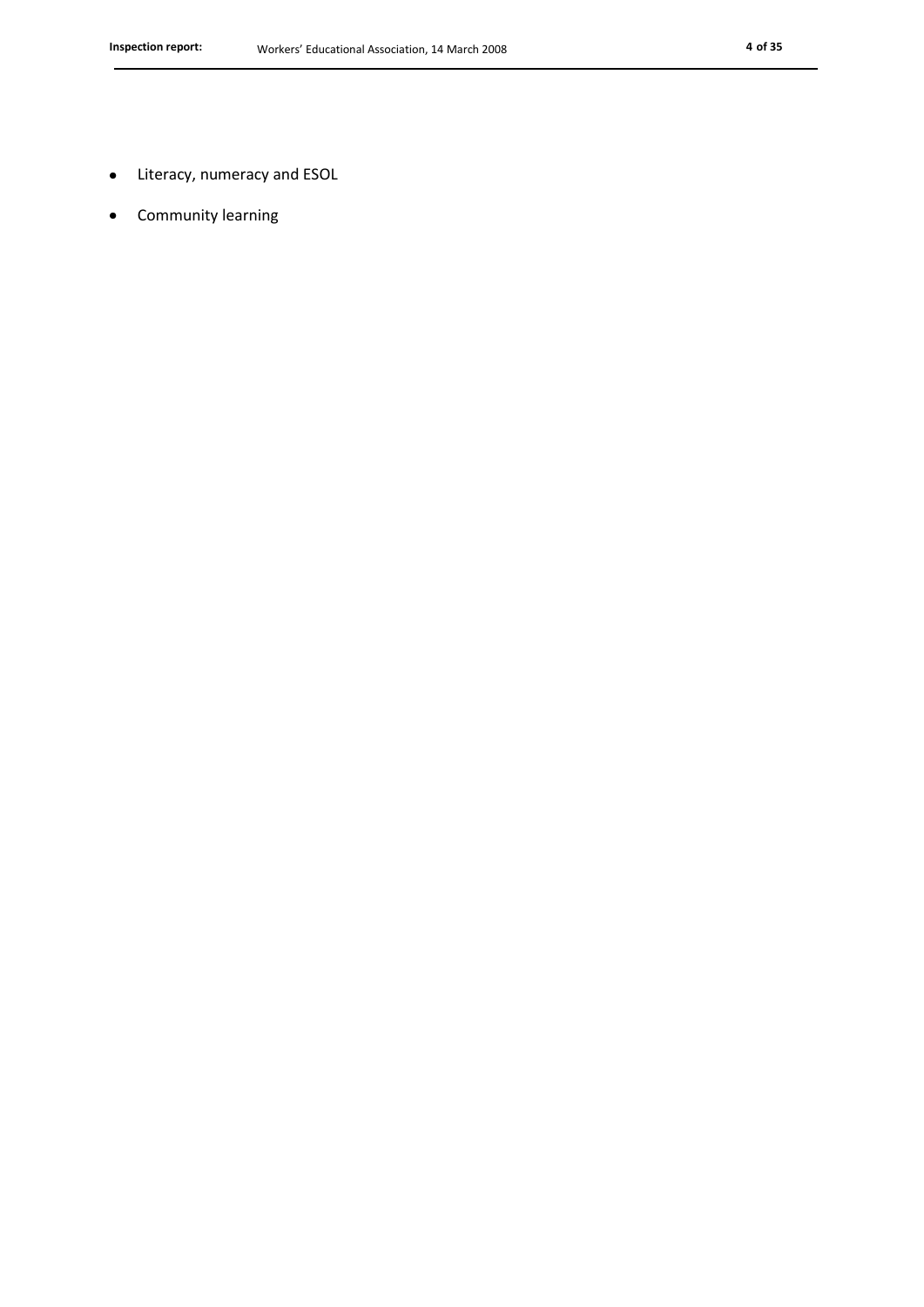### **Description of the provider**

- 1. The Workers' Educational Association (WEA) is the largest Specialist Designated Institution (SDI) in England with provision in every Learning and Skills Council (LSC) region, as well as a Scottish Association. Over 650 local branches make up the WEA's National Association (the association). Founded in 1903, the WEA is a registered charity with a mission statement to be a democratic, voluntary adult education movement, which is committed to widening participation and to enabling people to realise their full potential through learning. The LSC co-funds 92% of the provision in England through a single national contract with the LSC London East partnership team, which the WEA uses for further education and personal and community development learning. The WEA raises additional funds from a range of other sources and has a considerable number of contracts throughout the country to deliver courses on behalf of councils and other funders of adult and community learning. It does not subcontract any of its own work.
- 2. In August 2004, the WEA's English districts were reorganised into nine regions and the Scottish Association. A board of trustees governs the WEA, comprising four national officers, four trustees appointed from the English regions and Scotland and four external co-opted trustees. The general secretary is responsible for the overall management of the WEA and reports to the trustees. An association committee acts in an advisory role to the trustees.
- 3. The WEA organises its provision in nine curriculum management areas and three education strands. These are Community Involvement, Second Chance to Learn and Cultural Studies. Volunteers work with professional staff in each of the nine regions to organise and support the provision. The general secretary, nine regional directors, and a Scottish secretary manage the provision, along with three corporate services directors for education, quality and strategy, resources and finance and business services. The WEA employs 224 full-time staff, 185 part-time staff and 1,753 sessional tutors.
- 4. At the time of the inspection, 31,538 learners were enrolled on 3,363 courses. In 2006/07, there were just under 80,000 learners on 11,217 courses, of which 90% were non-accredited. Of the learners, 74% were women and 16% were from a minority ethnic background. Twenty-seven per cent of learners were in receipt of income-related benefits and 28% were from disadvantaged areas. Arts, media and publishing is the largest curriculum area, followed by preparation for life and work and history, philosophy and theology. The inspection graded these three curriculum areas, together with health, public services and care. These incorporate judgements from a number of other sector subject areas, the largest of which are information and communication technology (ICT), leisure, travel and tourism and languages, literature and culture.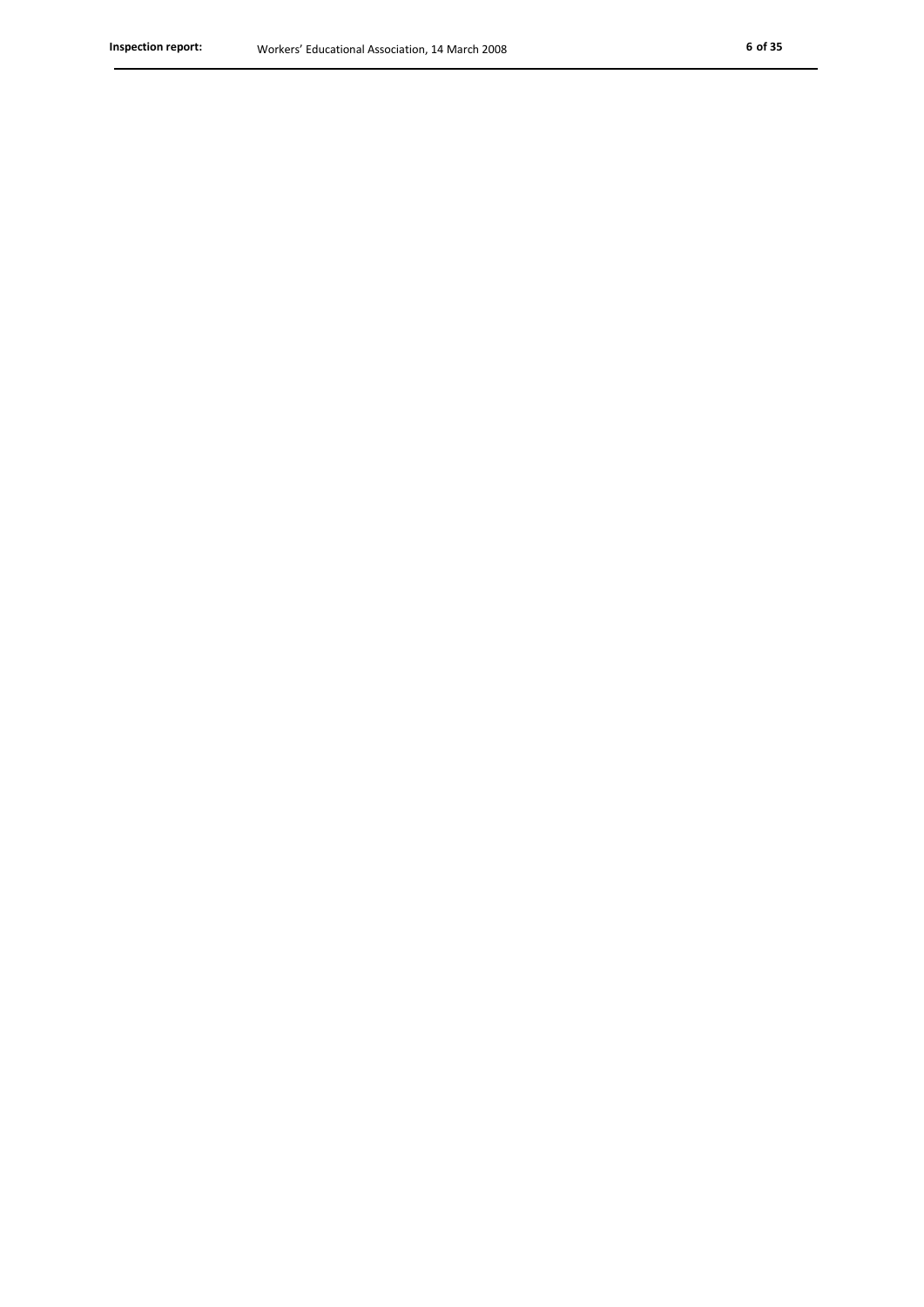## **Summary of grades awarded**

| <b>Effectiveness of provision</b> |                                  | Good: Grade 2                            |  |
|-----------------------------------|----------------------------------|------------------------------------------|--|
|                                   |                                  |                                          |  |
|                                   | <b>Capacity to improve</b>       | Good: Grade 2                            |  |
| <b>Achievement and standards</b>  |                                  | Good: Grade 2                            |  |
|                                   |                                  |                                          |  |
|                                   | <b>Quality of provision</b>      | Good: Grade 2                            |  |
| Leadership and management         |                                  | Good: Grade 2                            |  |
|                                   | <b>Equality of opportunity</b>   | <b>Contributory grade: Good: Grade 2</b> |  |
|                                   | Sector subject area              |                                          |  |
|                                   | Health, public services and care | <b>Outstanding: Grade 1</b>              |  |

|  |  |  | Arts, media and publishing |  |
|--|--|--|----------------------------|--|
|--|--|--|----------------------------|--|

**Humanities Good: Grade 2**

**Literacy, numeracy and ESOL Satisfactory:** Grade 3

**Community learning Good: Grade 2** 

**Arts, media and publishing Good: Grade 2**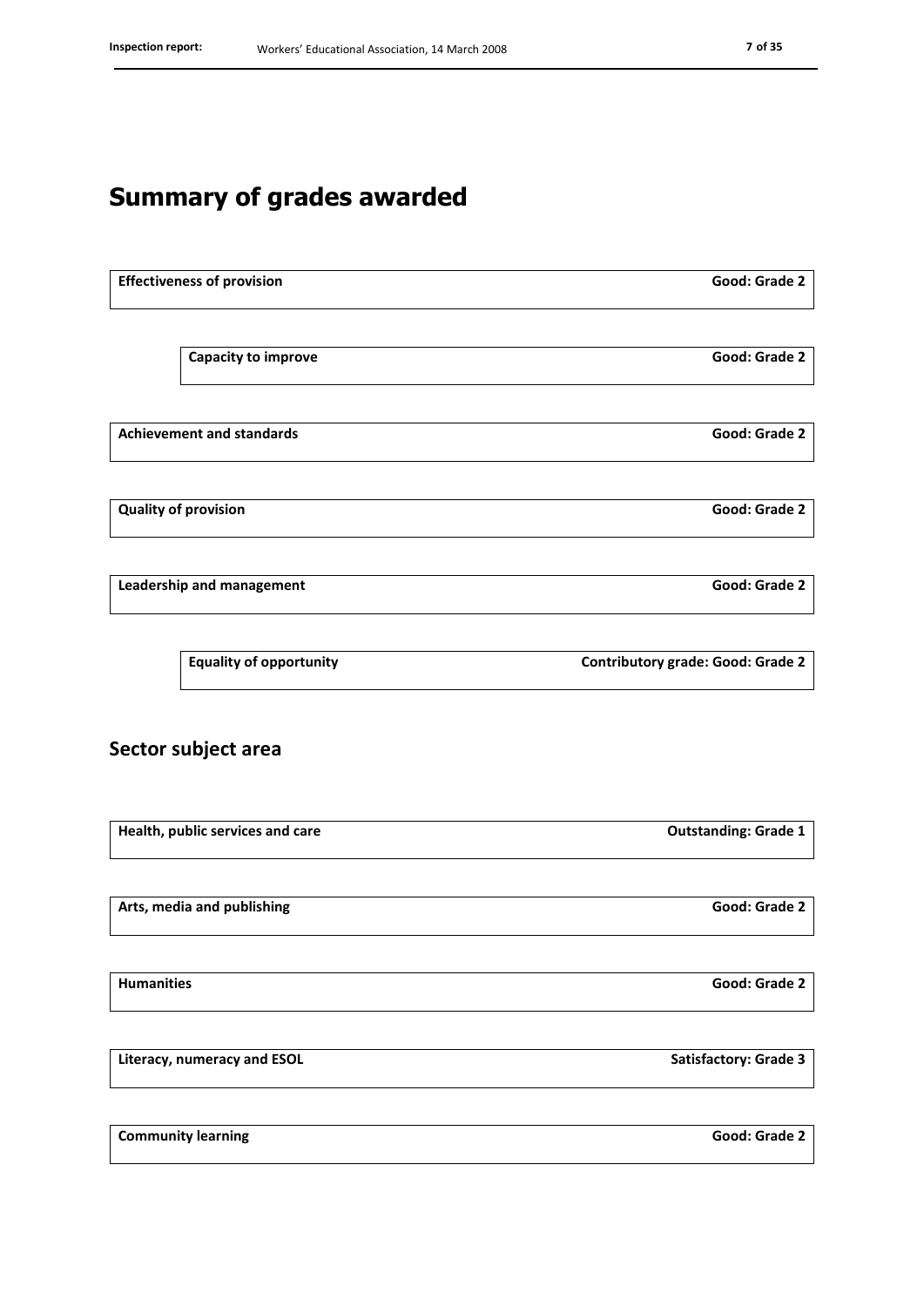### **Overall judgement**

#### **Effectiveness of provision**

**Good: Grade 2**

5. The overall effectiveness of the provision is good. The quality of provision in health, public services and care is outstanding and it is good in arts, media and publishing, humanities and community learning. Literacy, numeracy and ESOL provision is satisfactory. Achievement and standards and the quality of provision are good, as are the WEA's leadership and management and equality of opportunity.

#### **Capacity to improve**

#### **Good: Grade 2**

- 6. The WEA demonstrates good capacity to improve. The effectiveness of steps taken by the provider to promote improvements since the previous inspection is good. Leadership and management have improved and the arrangements for quality improvement and performance management are good. The focus on improving teaching and learning is strong. Managers use data well to monitor the provision and trends closely. Analysis of the performance of different groups of learners is particularly detailed. Retention rates are high in all sector subject areas and accredited success rates have improved significantly over the last three years. The WEA has maintained all of its key strengths since the previous inspection and rectified almost all of the weaknesses. The grades given by inspectors are higher than those given at the previous inspection for similar aspects of the provision, including leadership and management.
- 7. The self-assessment process is good. It includes all staff and incorporates the views of many important partners and stakeholders. Trustees have a good awareness of the process. The WEA updated the most recent self-assessment report for 2006/07 for the inspection in February 2008. It is detailed, evaluative and self-critical and presents a concise and accurate summary of the very large range of provision. Data supports many of the judgements well. The self-assessment identifies most of the strengths and areas for improvement and the grades given by inspectors match most of those in the report.

### **Key strengths**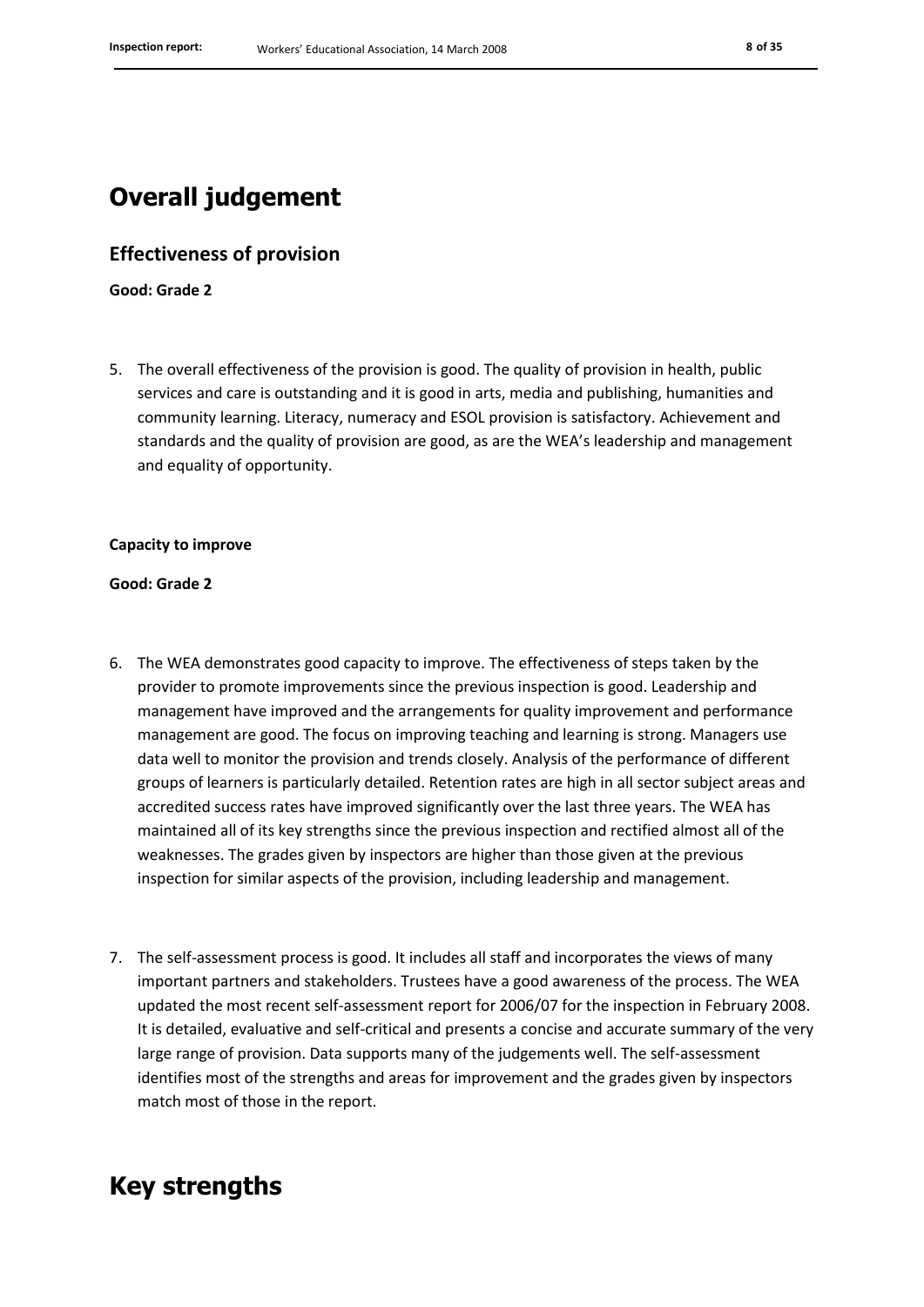- Strong leadership  $\bullet$
- Excellent partnerships  $\bullet$
- Good performance management to promote improvement  $\bullet$
- Very good responsiveness to community needs  $\bullet$
- Role and contribution of volunteers across the organisation $\bullet$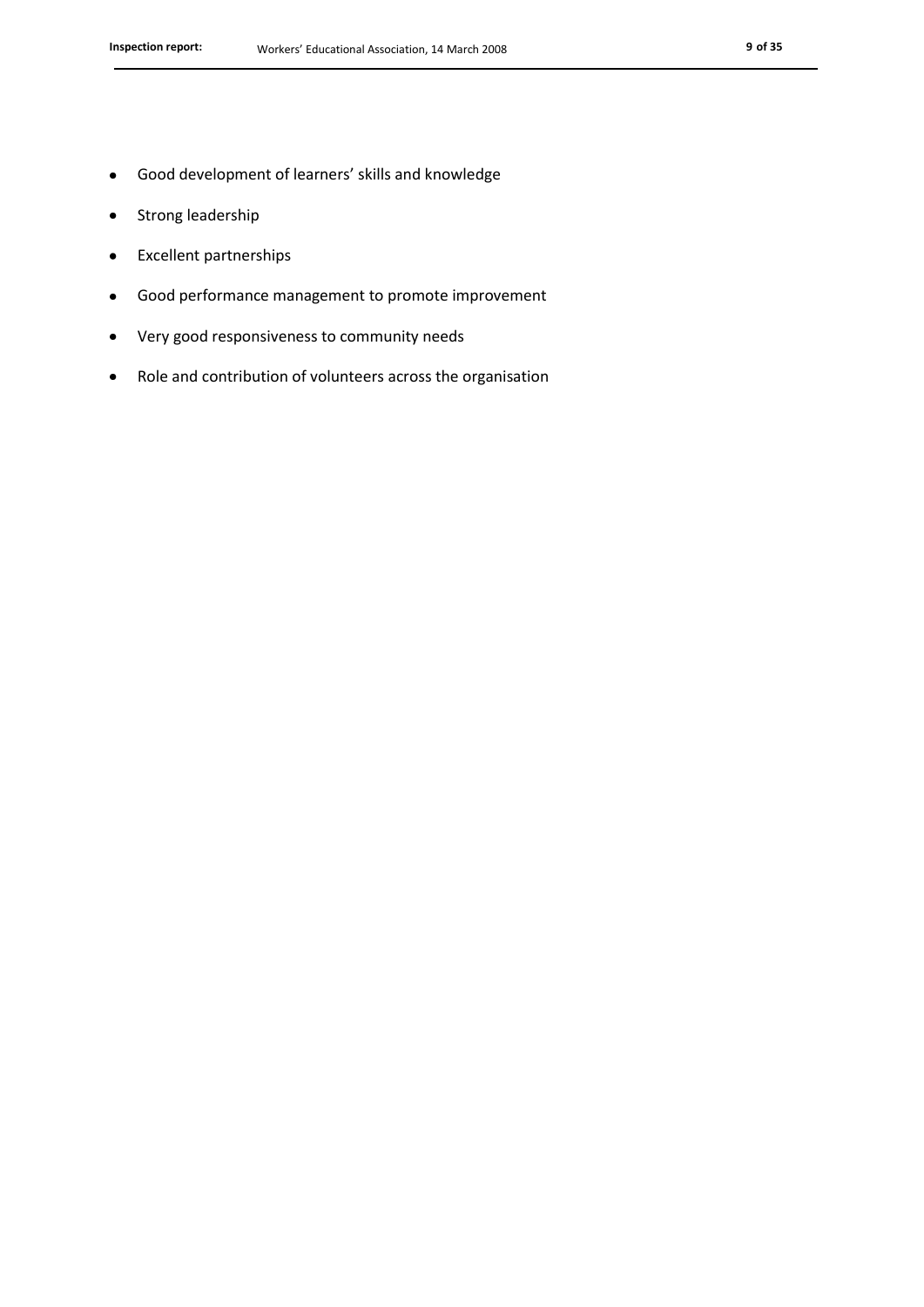### **Key areas for improvement**

- Insufficient participation of men  $\bullet$
- Insufficient sharing of good practice  $\bullet$
- Under-developed arrangements to monitor and report learners' success on non-accredited  $\bullet$ courses
- Inadequate formal arrangements to monitor learners' progression $\bullet$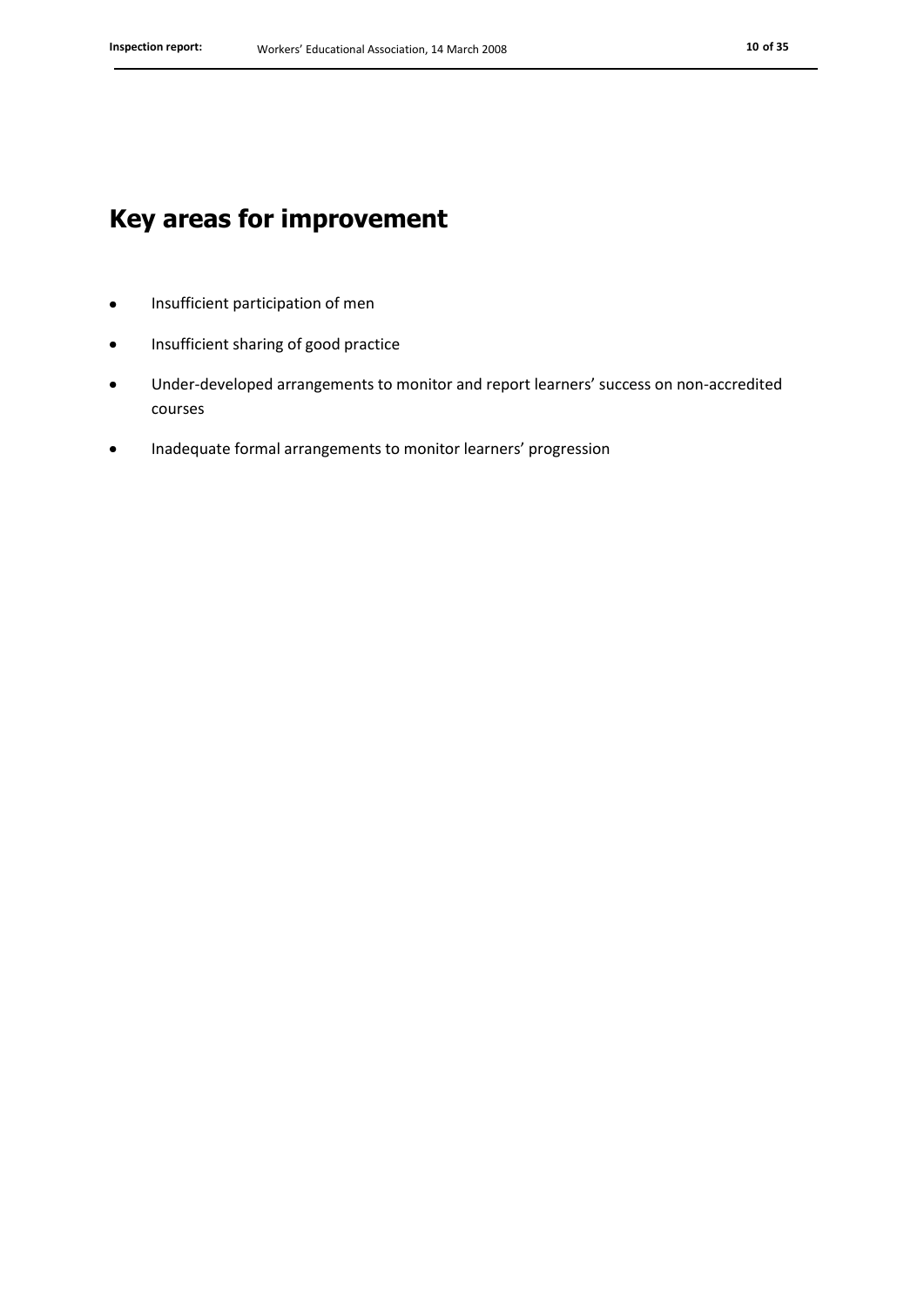### **Main findings**

#### **Achievement and standards**

**Good: Grade 2**

8. Achievement and standards are good. Retention rates are high for the very large number of learners across all regions and in all areas of the provision. Learners develop a wide range of good skills and knowledge in every curriculum area. Success rates on the small number of accredited courses have improved significantly over the last three years from 60% to 73% overall, particularly in health and care, ICT, ESOL and languages. They are now satisfactory. The success rates for learners on accredited courses who receive additional learning support are very high, as they are for learners on programmes in partnership with employers. The celebration of learners' and volunteers' achievements is particularly good. There are many good individual and group examples of learners' progression, but data on overall progression rates is unavailable. Achievement rates on accredited courses are low at 80%, and there is too much variation in success rates across regions. The success rates for the very small numbers of learners on accredited courses who have a physical disability or who are from a minority ethnic background are below the average for learners as a whole. The grade given by inspectors for achievement and standards was higher than that identified through self-assessment.

### **Quality of provision**

**Good: Grade 2**

- 9. The quality of provision is good as is the standard of teaching and learning. More than two-thirds of the lessons observed by inspectors were good or better and only 2% were inadequate. Judgements about teaching and learning match most of those identified through self-assessment. Assessment practices are satisfactory overall, but the arrangements to identify and record learners' progress and achievements on non-accredited courses are weak in some curriculum areas. Accommodation and resources are satisfactory across the large number of venues used by the WEA.
- 10. The range of programmes to meet the needs and interests of learners is good. Much of the provision is flexible and highly responsive. The WEA recruits a high proportion of new learners, as well as those from minority ethnic groups and adults with learning difficulties and/or disabilities. Partnership working is very good. Where relevant, the WEA meets employers' needs very well.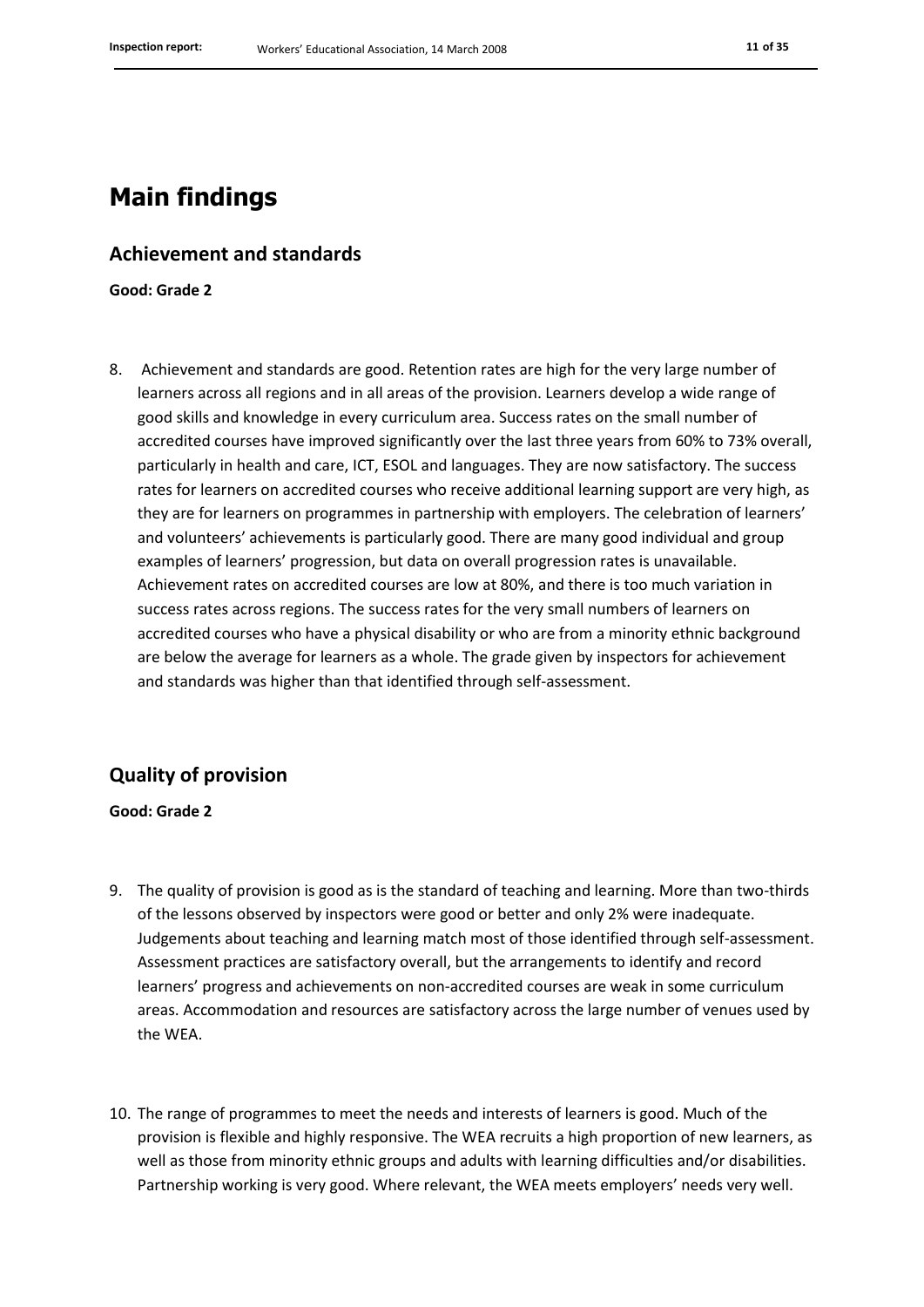11. Guidance and support for learners are satisfactory, as are the arrangements for information, advice and guidance. Many of the tutors and volunteers are former learners and have a very good understanding of adult learners' needs. The grade given for quality of provision by inspectors matches that in the self-assessment report.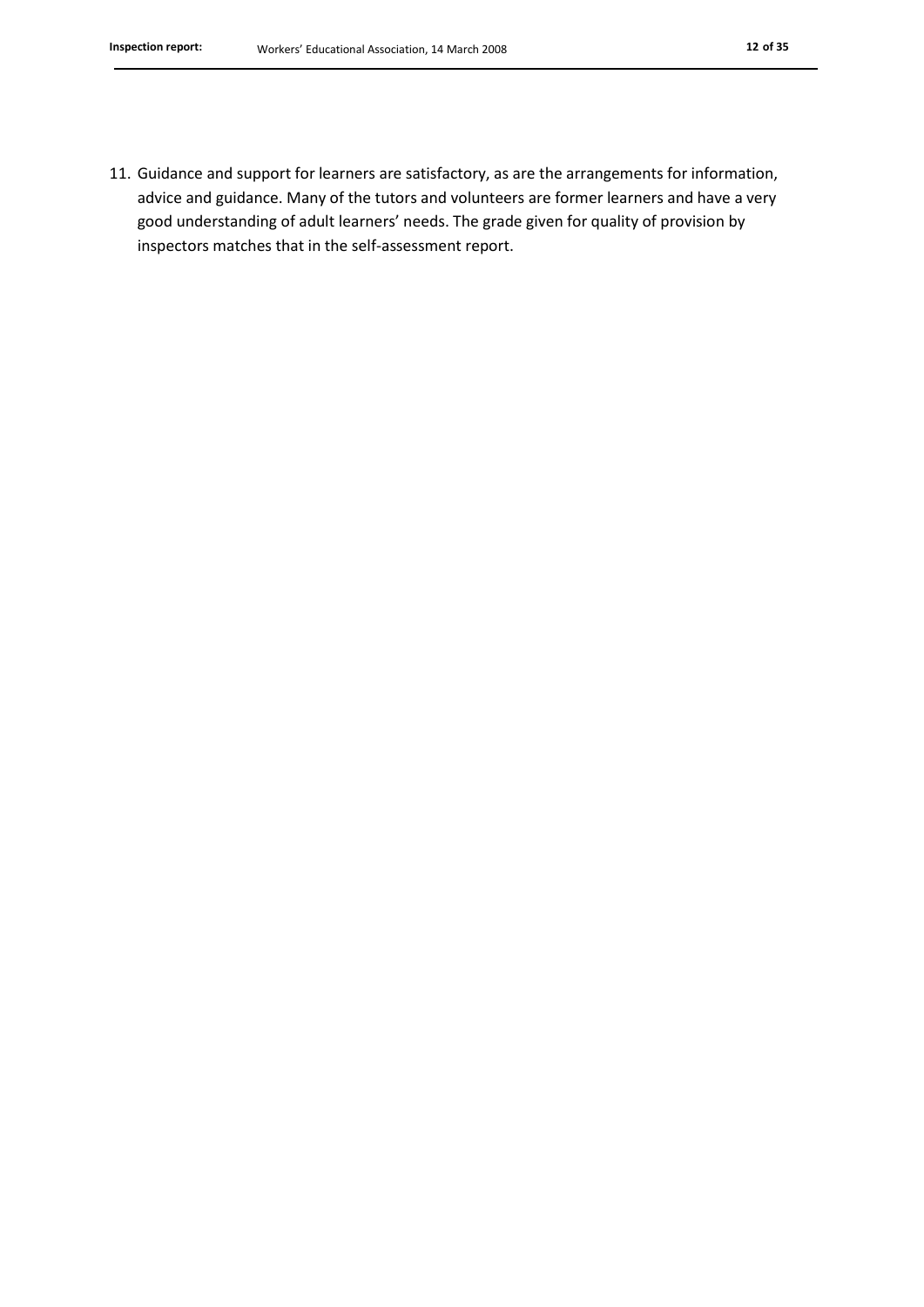#### **Leadership and management**

**Good: Grade 2**

**Equality of opportunity Contributory grade: Good: Grade 2** Contributory grade: Good: Grade 2

- 12. Leadership and management are good, as identified through self-assessment. Strategic leadership and management of change are strong, particularly through the general secretary and senior managers. They have implemented significant structural and cultural changes successfully over the last four years and led the association through a period of recovery and development, while retaining its core purpose and values.
- 13. Performance management promotes improvement effectively across the WEA. Systems to manage the provision are good, as identified in self-assessment. The monitoring of quality and compliance with the WEA's policies and procedures is rigorous and systematic. Senior managers review regular regional monitoring reports and use detailed action plans to rectify any issues. The use of data at national and regional level to monitor financial performance and learners' success is good. Managers use data effectively to identify trends for different groups of learners. Financial and resource management are good. The WEA has repaid its substantial loan from the LSC and is now building its cash reserves gradually.
- 14. Partnership working is excellent. The range of partnerships is extensive and enables the WEA to reach its priority target groups successfully. The partnerships are characterised by a flexible approach to meeting learners' needs and high levels of responsiveness. WEA staff attend local adult learning fora and participate actively in local agreements on multi-agency approaches to planning provision.
- 15. Equality of opportunity is good. The WEA targets its provision in areas of disadvantage and identified need and recruits a high proportion of new learners each year. It makes good use of projects to offer learning opportunities to a wide range of adults. In 2006/07, 16% of the learners were from a minority ethnic background. Men account for only 25% of the total learners and the WEA's race and gender equality plans identify the under-representation of minority ethnic trustees and tutors in its workforce and the actions already taken to rectify this area for improvement.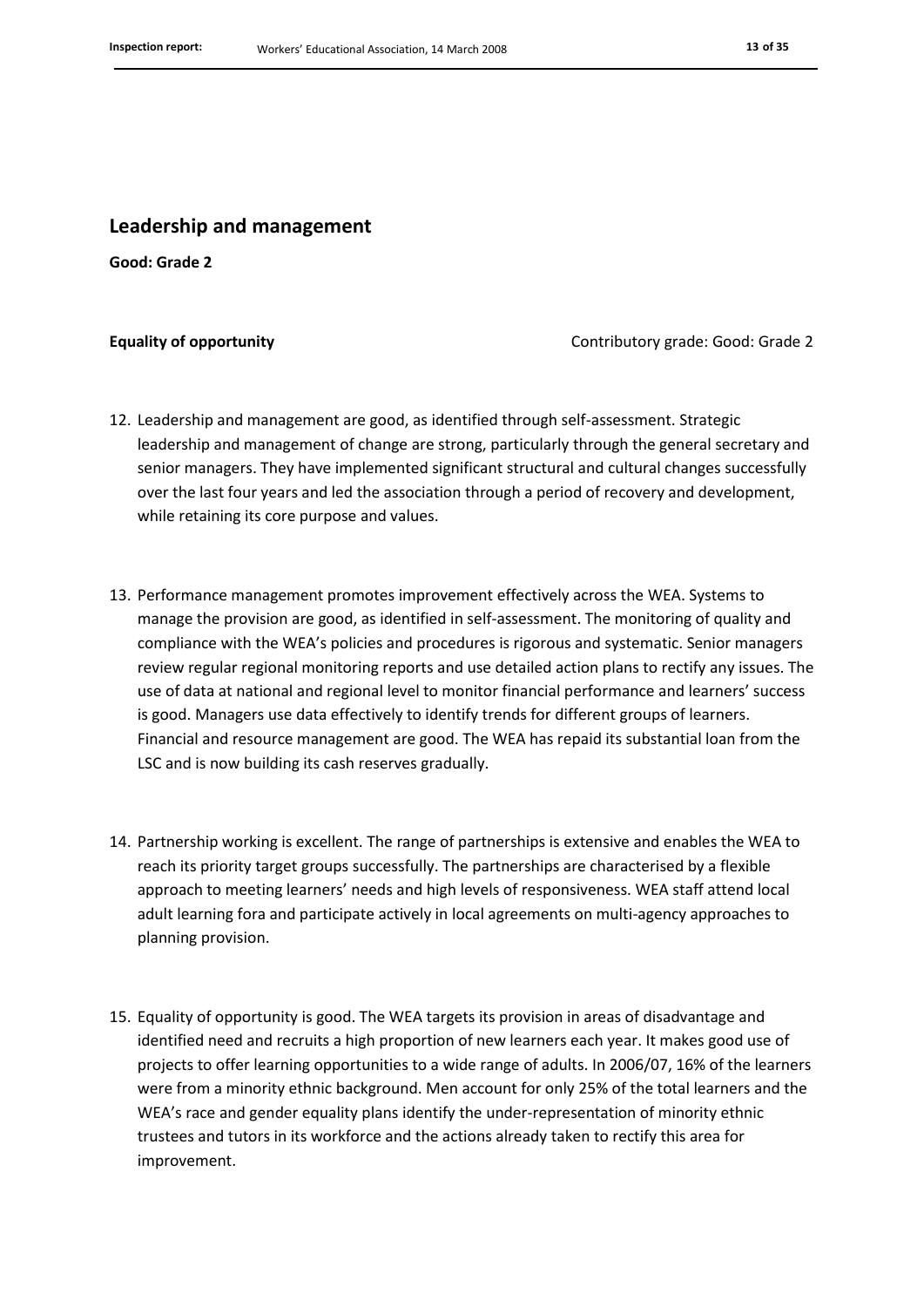- 16. The contribution of volunteers to the WEA is significant. Well-established systems for scrutiny ensure they participate very effectively in decision making. Regional branches, which depend on the work of volunteers, often offer courses in areas with no other provision that would be unviable without volunteers' input. The WEA applies democratic principles to appoint all regional committee members and officers. Trustees have a wide range of skills and experience, which they use very effectively to the benefit of the association.
- 17. The procedures for safeguarding learners meet current government requirements. The WEA carries out the appropriate checks on all staff working with vulnerable adults and with young people.
- 18. Arrangements for the observation of teaching and learning are satisfactory. Managers, observers and tutors all have specific guidance on the scheme. Observation records are detailed and the frequency of observations is appropriate. Where observers identify areas for improvement, they follow them up with appropriate action plans and monitoring. The grading of some observations is too generous. Moderation meetings in some regions identify between a quarter and one third of grades awarded as too high. Although managers always feedback to observers this is not the case with tutors. The most recent self-assessment report is accurate in its judgements.
- 19. The implementation of arrangements to recognise and record progress and achievement on nonaccredited courses is satisfactory overall. Managers monitor the development of assessment processes closely and some tutors have developed very effective assessment strategies. Effective practice is not sufficiently consistent across regions and curriculum areas. The WEA has yet to develop a satisfactory alternative to retention rates to provide reliable performance data on nonaccredited achievements.
- 20. The WEA has appropriate arrangements for literacy, numeracy and language support. The skills for life strategy is articulated well and has clear targets for learners on discrete courses, as well as an appropriately inclusive vision. The strategy does not explain the arrangements to support other learners in sufficient detail.
- 21. The WEA does not have adequate formal processes to capture and share good practice systematically. Staff exchange experiences and good practice informally and often, but there are few arrangements in place to share good practice in a more structured way. National dissemination is weak.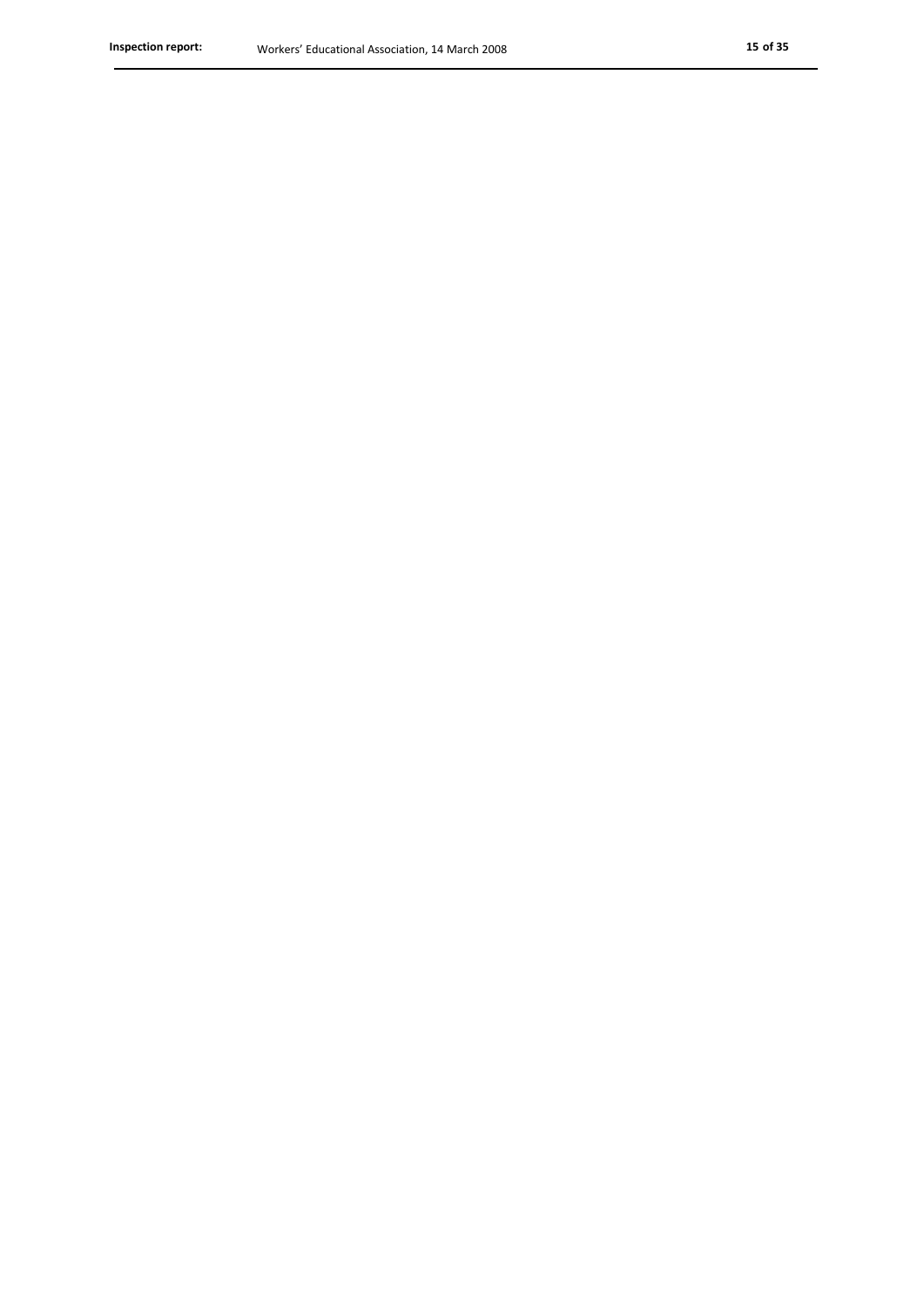### **What learners like:**

- 'Accessible venues'
- 'It feels like one big family' the friendly and supportive tutors  $\bullet$
- 'Childcare is important' the good arrangements to support learners with children  $\bullet$
- 'Starting on a part-time course led me to a new career' the opportunity to progress to further training and employment
- 'My course has been a life-changing experience' the positive effect that learning has on learners' lives
- I love coming to talk to others in English' the social benefits of attending courses  $\bullet$
- 'It is very important to thank the WEA for giving us the chance to participate in the community'  $\bullet$

### **What learners think could improve:**

- 'I would like a certificate at the end of my course' the opportunity to gain recognition on nonaccredited courses
- 'I wish the room was warmer' the accommodation at some venues  $\bullet$
- 'I was not sent a prospectus' the arrangements to promote courses  $\bullet$
- 'Some outlying branches feel neglected'  $\bullet$
- 'The access to computers' the learning resources at some centres $\bullet$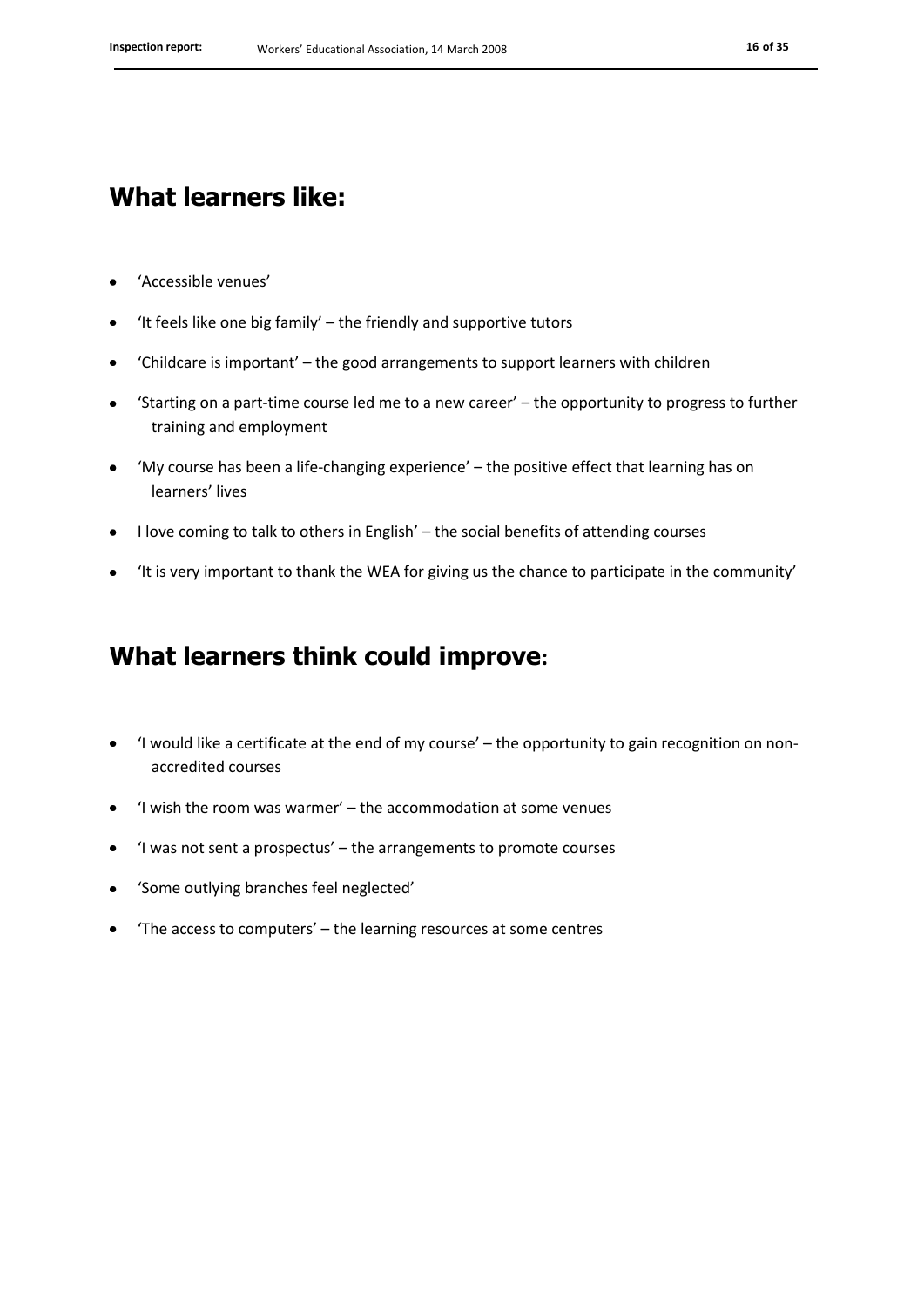### **Sector subject areas**

### **Health, public services and care**

**Outstanding: Grade 1**

#### **Context**

22. At the time of the inspection, there were 1,884 learners enrolled on 168 courses in health and care. In 2006/07, 8,738 learners enrolled on 1,085 programmes, accounting for almost 15% of the WEA's total provision. Most of the learners are aged between 25 and 45 years and 85% are women. Eighteen per cent of the learners have a physical disability and 46% are in receipt of income-related benefits. The WEA employs 172 part-time tutors and six full-time tutors to deliver the provision in this curriculum area. The main focus of the work is personal development, the improvement of learners' physical and mental health and the preparation of learners for employment through 'Helping in Schools' courses. Courses take place mainly in settings used for community involvement and health improvement. Most of the provision is non-accredited.

#### **Strengths**

- Excellent development of learners' confidence, health and wellbeing
- Very good teaching and learning
- Highly flexible and responsive range of courses
- Very good support for learners
- Very good leadership and management
- Very strong collaborative partnerships to promote inclusion

#### **Areas for improvement**

Insufficient development of a formal progression framework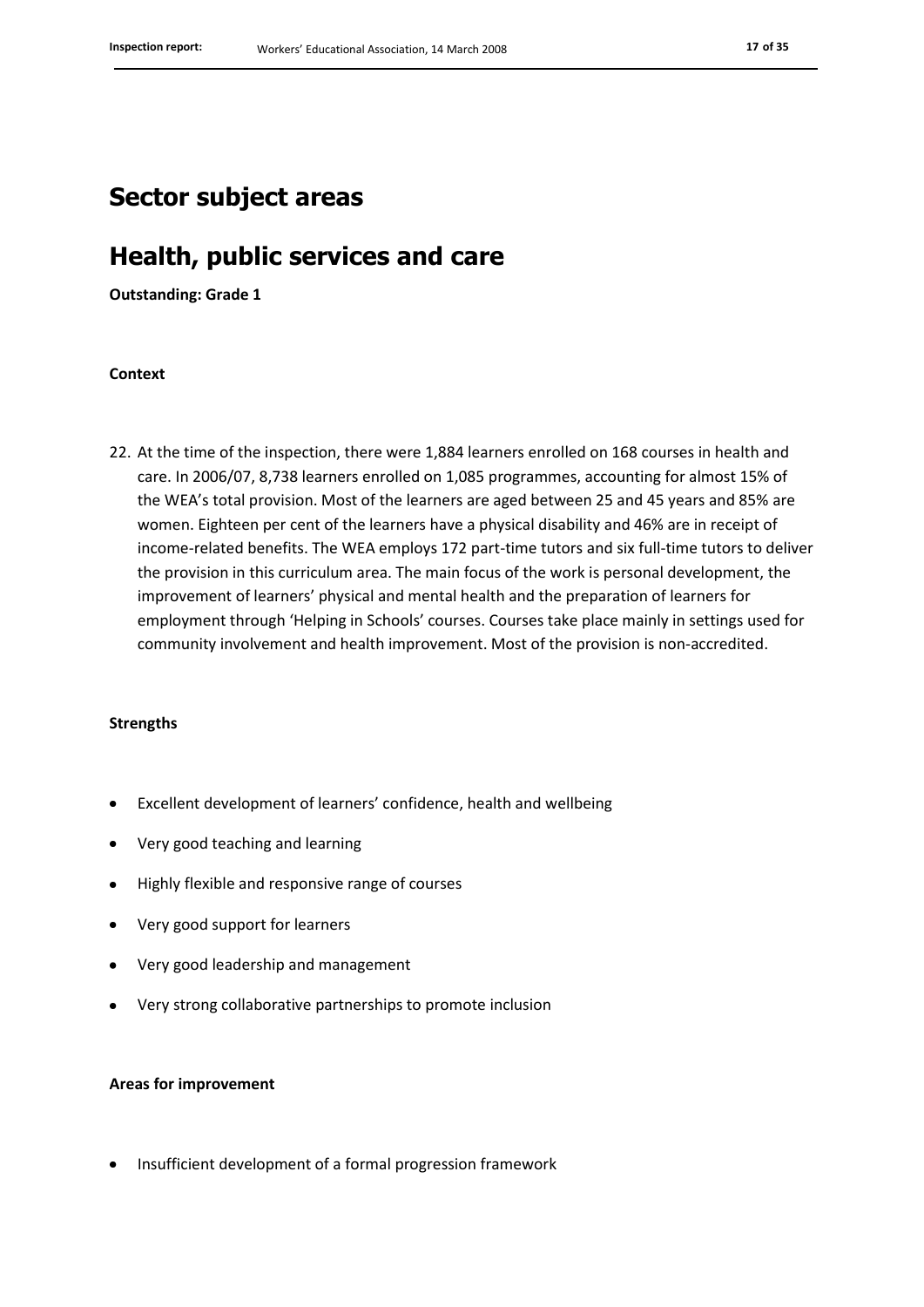#### **Achievement and standards**

- 23. Achievement and standards are outstanding. The development of learners' confidence, health and wellbeing is excellent. Many learners experience considerable measurable improvements in their health and wellbeing, which tutors record in detail on non-accredited courses. Tutors monitor learners' personal targets on exercise programmes once a month and pass this information to learners' link health professionals from their Primary Care Trust. Learners understand the health measurements applied to them and the implications for their own, and their families', health. Staff encourage learners to become reflective practitioners. Learners on the 'Helping in Schools' programmes write detailed learning diaries that evaluate their personal learning accurately. The standard of learners' written work is very good.
- 24. Success rates are very high on non-accredited courses. They have improved from 93% in 2004/05 to 95% in 2006/07. Success rates on the small number of accredited courses are satisfactory at 69% for last year. Many learners progress to become learning mentors and voluntary community workers.

#### **Quality of provision**

- 25. The quality of provision is outstanding. Teaching and learning are very good, as identified in selfassessment. Tutors plan detailed schemes of work well and take careful account of learners' individual needs and different levels of physical ability. Staff are very enthusiastic and well motivated. They value and respect all learners highly and create an extremely positive learning environment. Tutors use a wide range of teaching and assessment methods to deliver classes that are well paced, active and interesting. Tutors explain, and refer to, learning outcomes frequently during learning sessions. They take physical measurements to confirm and reinforce learning and to demonstrate the achievement of personal learning outcomes. Staff respond sensitively to learners' individual questions during exercise classes without causing disruption to the remainder of the group. Initial assessment is very good, as is the assessment of learners' health and safety. The recognition and reporting of personal achievements on non-accredited courses are thorough.
- 26. The choice of programmes and activities to meet the needs and interests of learners is outstanding. The range of courses is highly flexible and responsive, as identified in the selfassessment report. The WEA recruits learners with little or no previous experience and raises their aspirations very successfully. There are single sex groups for people wishing to support victims of domestic violence and an extensive range of programmes for learners with specific health needs, such as multiple sclerosis and mental health conditions. The WEA targets many of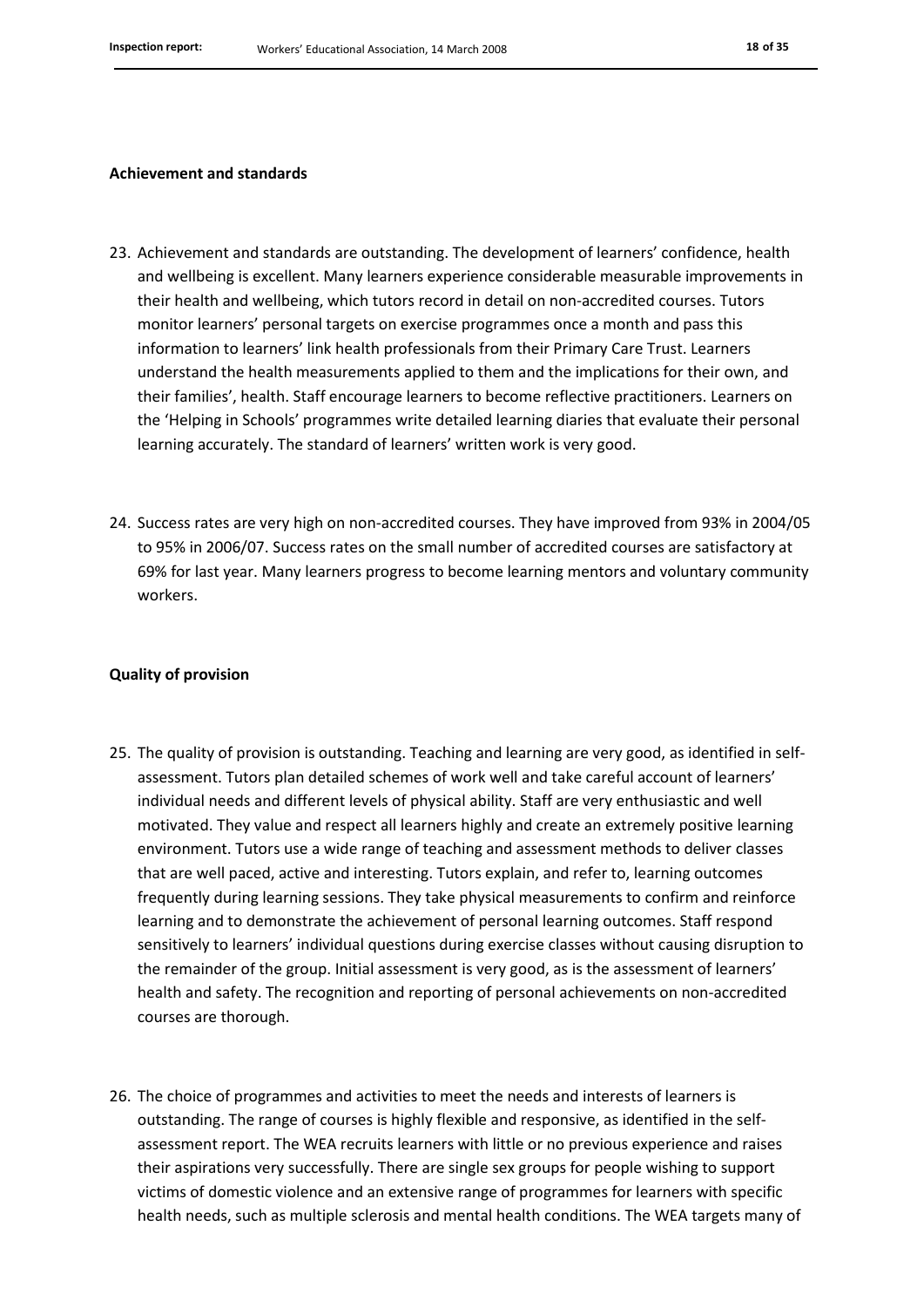its courses at under-represented groups, for example, the long-term unemployed and homeless people. Courses take place at times that are very convenient for learners with families. School placement arrangements for learners on 'Helping in Schools' programmes are very good. Learning venues are close to main transport routes and are very accessible. Many have good facilities for refreshments and for learners to socialise in groups. The development of a formal progression framework is insufficient. Much of the learners' progression relies on the informal efforts of individual tutors.

27. Support for learners is very good. The encouragement given to learners to join courses is extensive. Staff telephone learners before they enrol to ensure they join courses at the right level. Support continues throughout learners' courses and upon completion when staff assist learners to progress to further training and/or employment. Head teachers and health professionals use their expertise very well to provide specialist support in partnership with tutors. The good arrangements for childcare allow many learners with young families to participate in courses.

#### **Leadership and management**

- 28. Leadership and management are very good. Self-assessment identifies strong leadership and management of change. Regional managers provide clear strategic direction to ensure that they meet targets and the provision complements that of other providers in local communities. The provision has a very clearly identified purpose. Curriculum managers meet regularly to monitor quality improvement and to analyse performance data. Staff in curriculum group meetings review course outlines, tutor reports, health and safety and learner support requests carefully. Observations of teaching and learning are comprehensive and accurate. When observers identify areas for improvement and development needs, they monitor tutors performance carefully. Staff share good practice effectively. The self-assessment process is comprehensive, self-critical and evaluative and identifies the key strengths and areas for improvement accurately. Managers use evidence from a wide range of sources to make judgements.
- 29. Partnerships to promote inclusion are very strong. The WEA has very good collaborative working relationships with a wide range of voluntary and government bodies. Healthcare organisations work closely with staff to provide a coherent referral system and supportive learning opportunities. The partnerships offer particularly good opportunities to increase awareness and skills to support women experiencing domestic violence, good support for the frail elderly people, adults at risk of diabetes and coronary heart disease and those recovering from drug and substance misuse.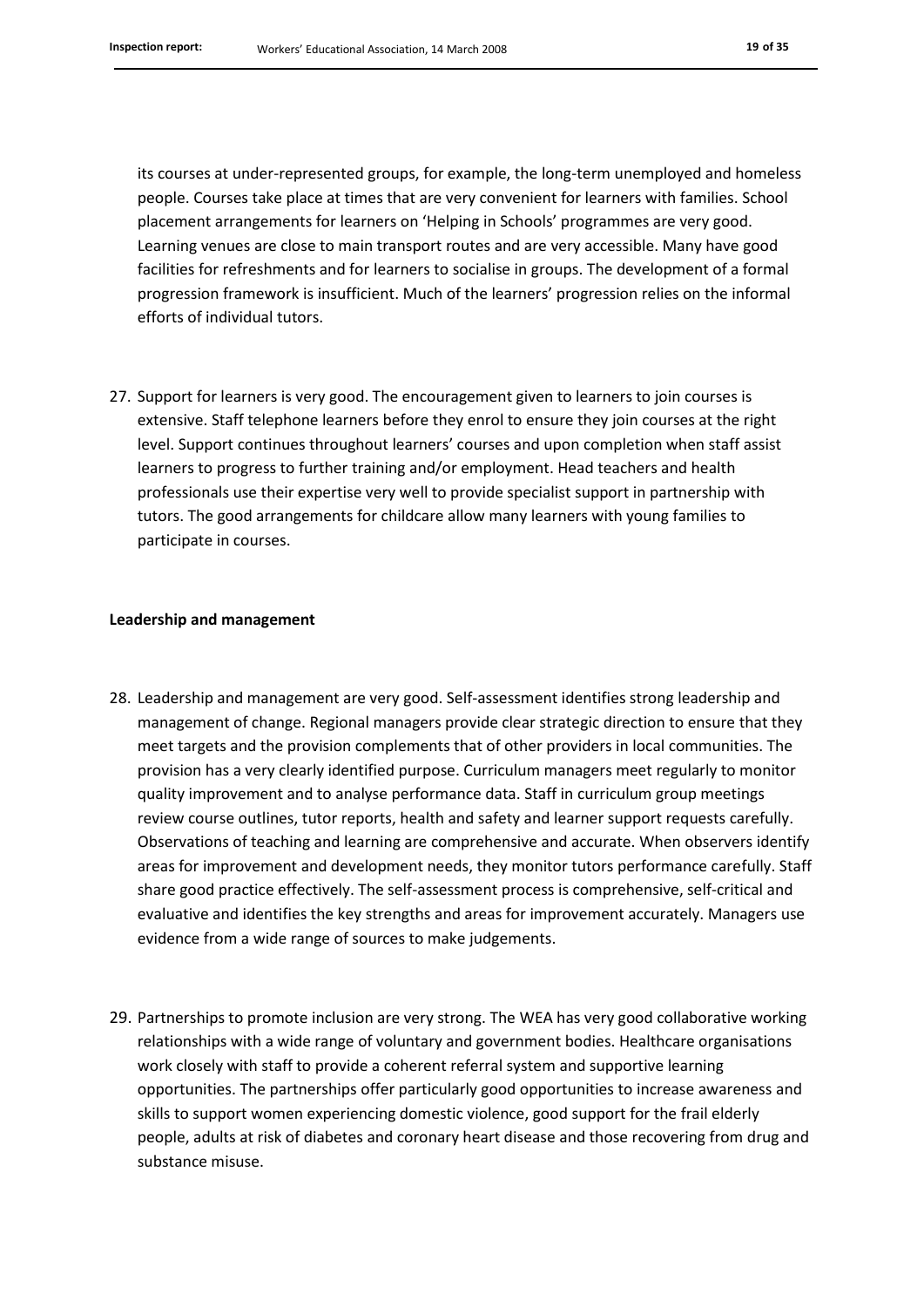### **Arts, media and publishing**

**Good: Grade 2**

#### **Context**

30. Arts, media and publishing is the largest area of provision with 10,317 learners enrolled on 846 courses at the time of the inspection. In 2006/07, there were 22,693 learners on just over 3,000 programmes, accounting for almost 25% of the total provision. The distribution of the provision varies across the nine regions with five of them delivering almost 80% of the courses. Forty per cent of learners are aged 65 years or more and 77% are women. Approximately 40% of the learners last year were new to learning. Most of the provision is non-accredited and includes creative writing, art in the ancient world, calligraphy, life drawing, stained glass and painting for beginners. Four full-time tutors and 563 part-time tutors teach in this area of learning. Each area team has a curriculum area leader to manage the provision and a tutor organiser who monitors courses and observes teaching and learning.

#### **Strengths**

- Good development of learners' skills
- Good teaching and learning
- Very good celebration of learners' work and achievements
- Good collaborative work with partners

#### **Areas for improvement**

- Insufficient standardisation of quality improvement processes
- Poor resources at some venues

#### **Achievement and standards**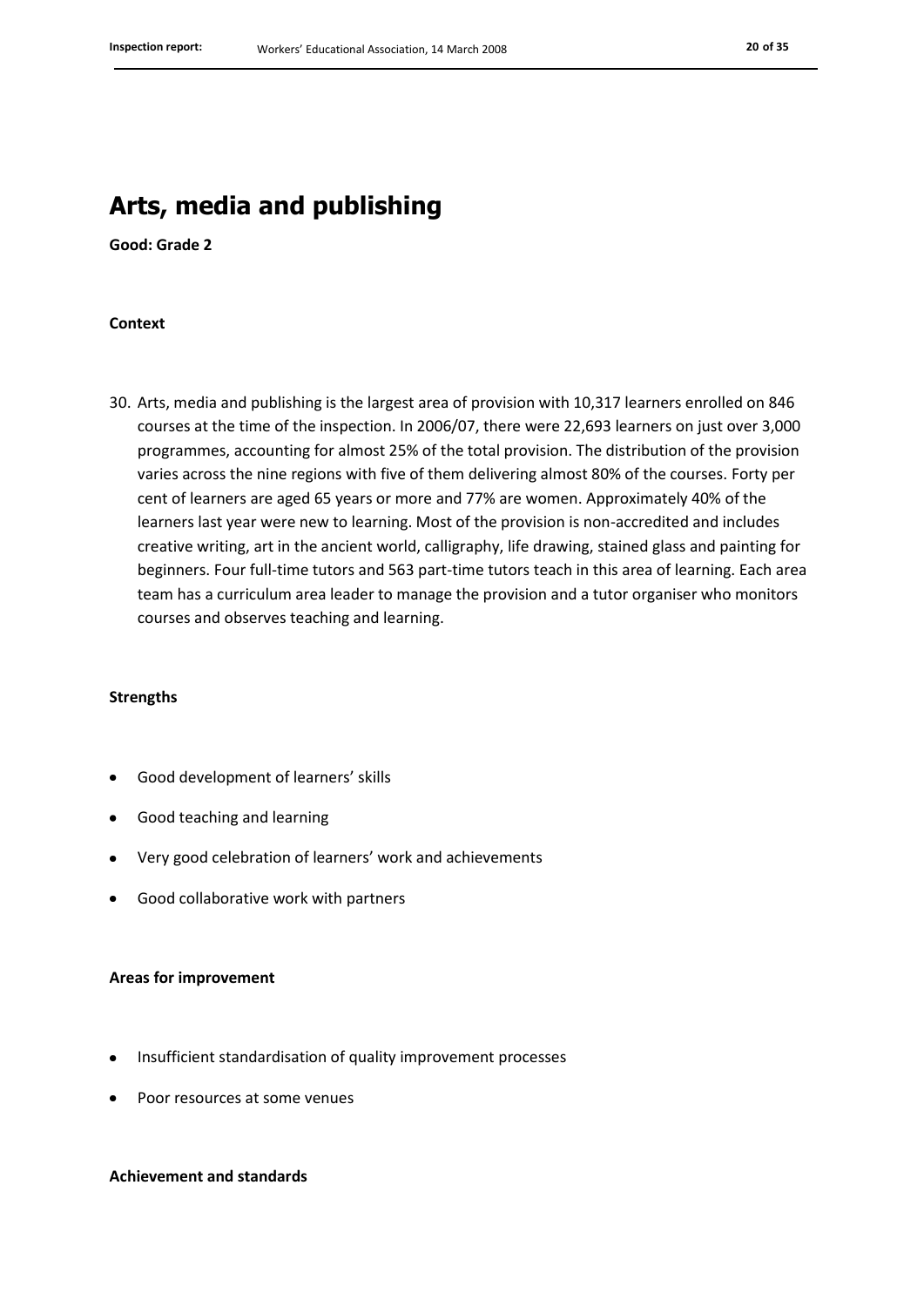31. Achievement and standards are good. Learners develop good skills. In stained glass classes, learners who have recently started their course are already accepting commissions for their work. Learners on a creative writing course sell their work for publication. In practical art, learners have good observational drawing skills and perception. Many learners choose to complete additional work at home, ranging from further research to more practice to perfect their skills. Learners are highly motivated and many consider classes to be the highlight of their week. Retention rates are high. Group visits to art galleries and museums provide valuable cultural links and enrich learners' lives. Attendance is satisfactory, as is the success rate on the very small number of accredited courses.

#### **Quality of provision**

- 32. The quality of provision is good. Teaching and learning are good, as identified through selfassessment. Tutors have extensive specialist knowledge and many are skilled practising professionals. They use their experience very well in the classroom where learners benefit from their knowledge of current methods and levels of expertise. Tutors have high expectations of learners and lessons are vibrant and challenging. They set targets and use well planned activities to stretch more capable learners. Learners are able to identify the progress they make and enjoy the professional and stimulating interactions they have with tutors. The use of information learning technology (ILT) as a teaching resource is insufficient.
- 33. Assessment practices are satisfactory. Some tutors do not fully understand the importance of recognising and recording learners' achievements and do not monitor and measure their progress meaningfully. The recording of learners' initial assessments is not sufficiently thorough. Some tutors have devised their own feedback sheets to record learners' progress and achievements well, but do not share this good practice with other staff.
- 34. Programmes and activities meet the needs of learners' interests well. The celebration of learners' work and achievements is very good. It ranges from frequent exhibitions in every region to events to publicise the achievements and diversity of learners. 'Create 07', an arts festival that ran for a month, involved 650 learners in 120 different events, such as singing, dancing, music and art workshops.
- 35. Collaborative work with partners is good, as identified through self-assessment. Good partnerships exist with mental health and carer organisations and Asian women's groups. An art course run in collaboration with a residential home for elderly people led to an exhibition at a prestigious local art gallery. Some courses take place in collaboration with social services to help adults back into learning and with local universities to encourage progression to higher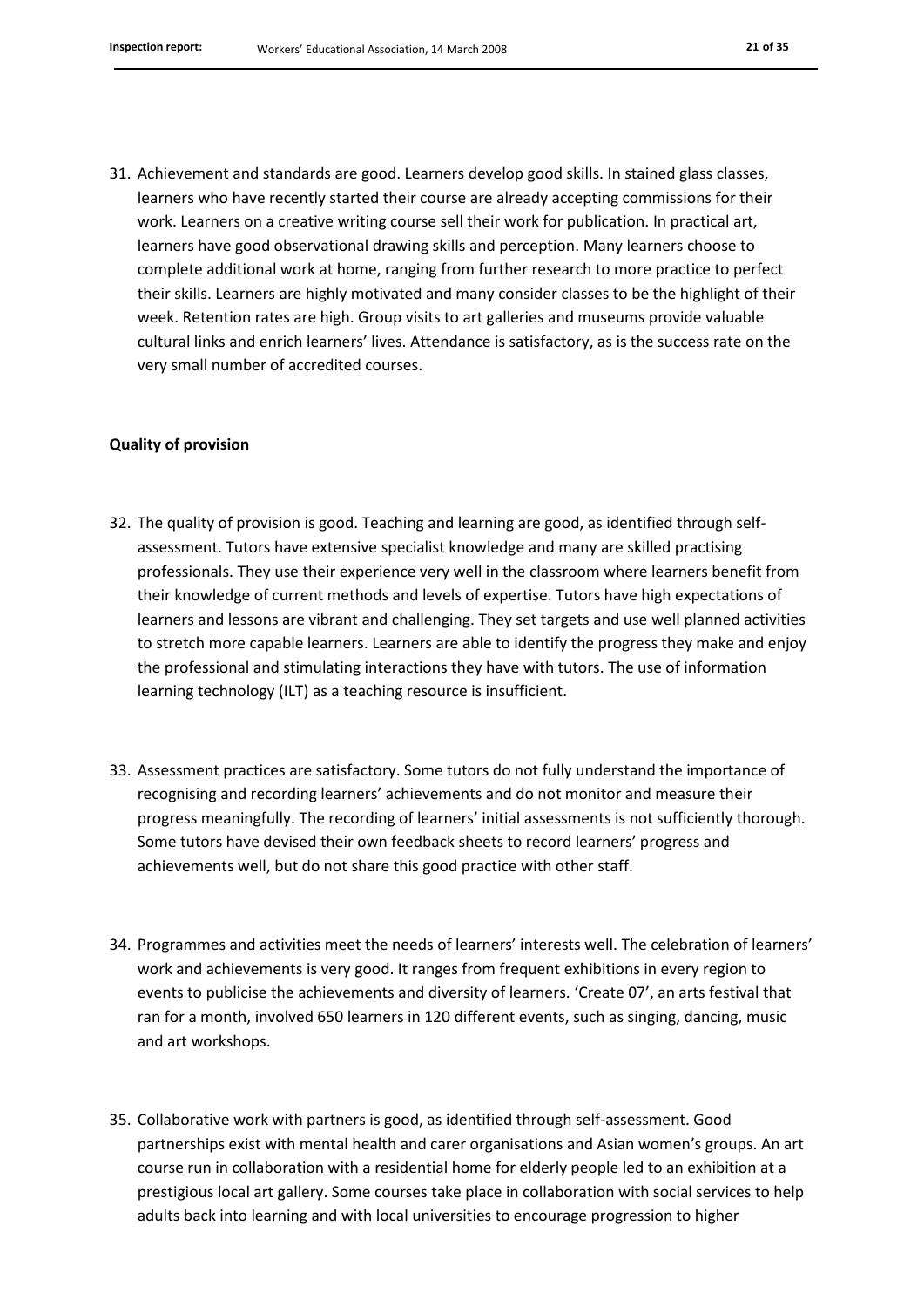education. The targeting of provision in areas of disadvantage and identified need is good. The WEA offers animation courses for learners with learning and/or physical disabilities in one region and staff combine these with local fundraising and arts funding to initiate new learning group partnerships. Learners with physical disabilities improve their keyboard skills through music classes and there are mime programmes for learners with Alzheimer's disease and other debilitating ailments. Work with learners with mental health conditions uses arts and crafts to develop their confidence.

36. Support and guidance for learners are satisfactory. Tutors provide appropriate individual support for adult learners and are skilled in identifying those learners who need further additional support. Good partnerships with social services and other external agencies enable learners with learning difficulties and/or disabilities to participate fully in courses.

#### **Leadership and management**

- 37. Leadership and management are good, as identified in the self-assessment report. Managers have implemented successful actions to improve the responsiveness of the provision. They communicate well with staff to inform them of new developments through regular meetings and newsletters. Monitoring of performance data is good. The standardisation of some quality improvement processes is insufficient. The judgements in some observations of teaching and learning do not support the grades and the written evidence is too general. The implementation of processes to recognise and record achievements varies too much across the different regions. Some key staff do not have personal development targets.
- 38. The resources at some venues are poor. Most accommodation is satisfactory, but some venues have cramped classrooms, which are untidy and unwelcoming. The specialist resources at some centres are inappropriate. In one class, the arrangements to darken the room to show slides were ineffective.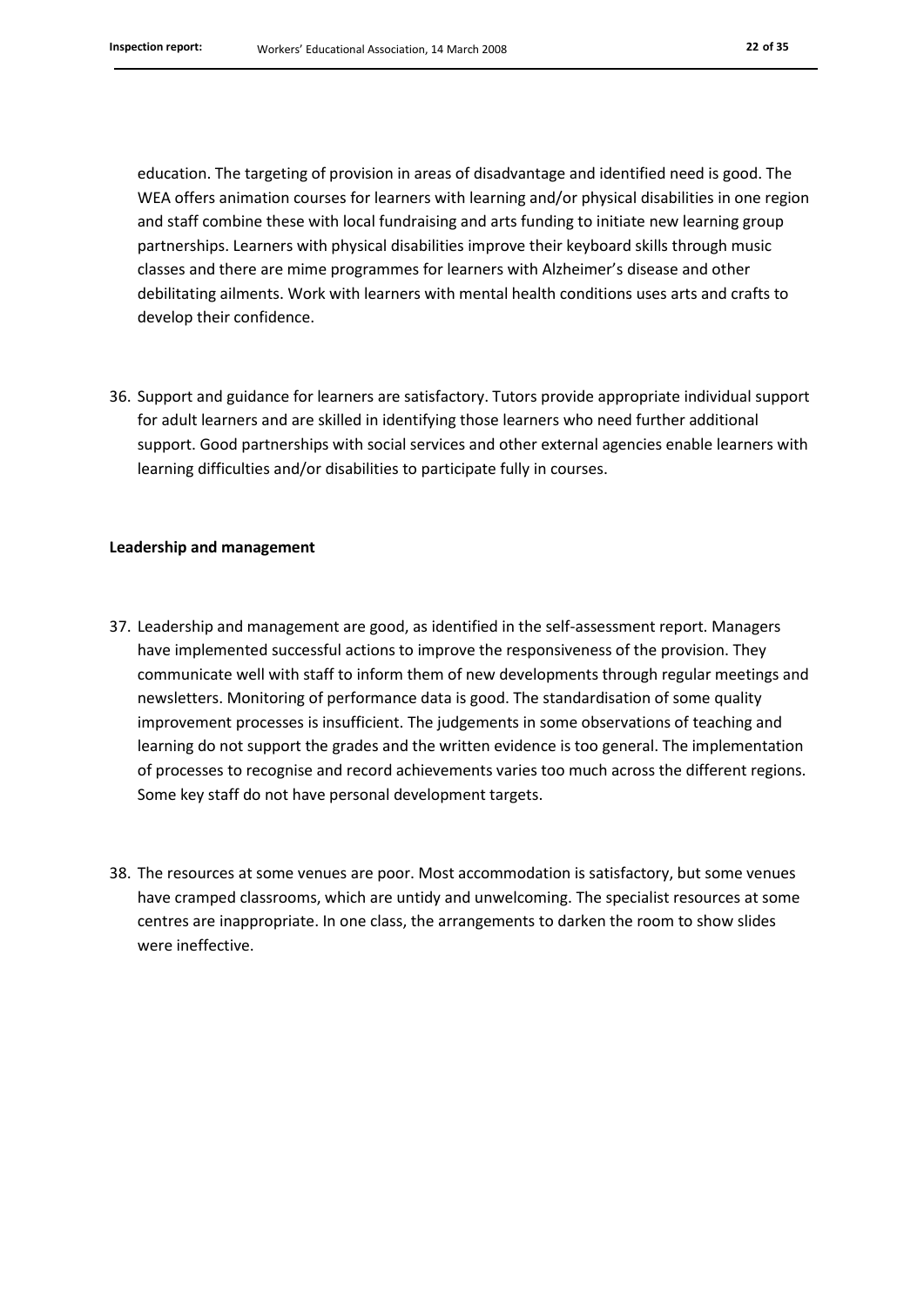### **Humanities**

**Good: Grade 2**

#### **Context**

39. Humanities is one of the largest curriculum areas. In 2006/07, 14,061 learners attended 1,131 courses in this sector subject area. Half of the provision takes place in the Yorkshire and Humber, Eastern and Southern regions. At the time of the inspection, 5,734 learners were enrolled on 336 programmes. Courses include local and family history, geography, philosophy, theology and archaeology. Almost 75% of the provision takes place in the week during the daytime, with a small number of programmes at the weekend. Seventy % of the learners are women and 90% are aged over 55. In 2006/07, 23% of the learners were new to learning. Less than 1% of the learners are from a minority ethnic group. Regional managers are responsible for 279 part-time tutors who deliver the provision.

#### **Strengths**

- High retention rates
- Good development of learners' skills and knowledge
- Much good teaching and learning
- Good professional development for tutors

#### **Areas for improvement**

Insufficient focus on targeting some particular groups of learners

#### **Achievement and standards**

40. Achievement and standards are good. Retention rates are high, as identified in the selfassessment report. In 2006/07, the overall retention rate was 96% for this very large area of the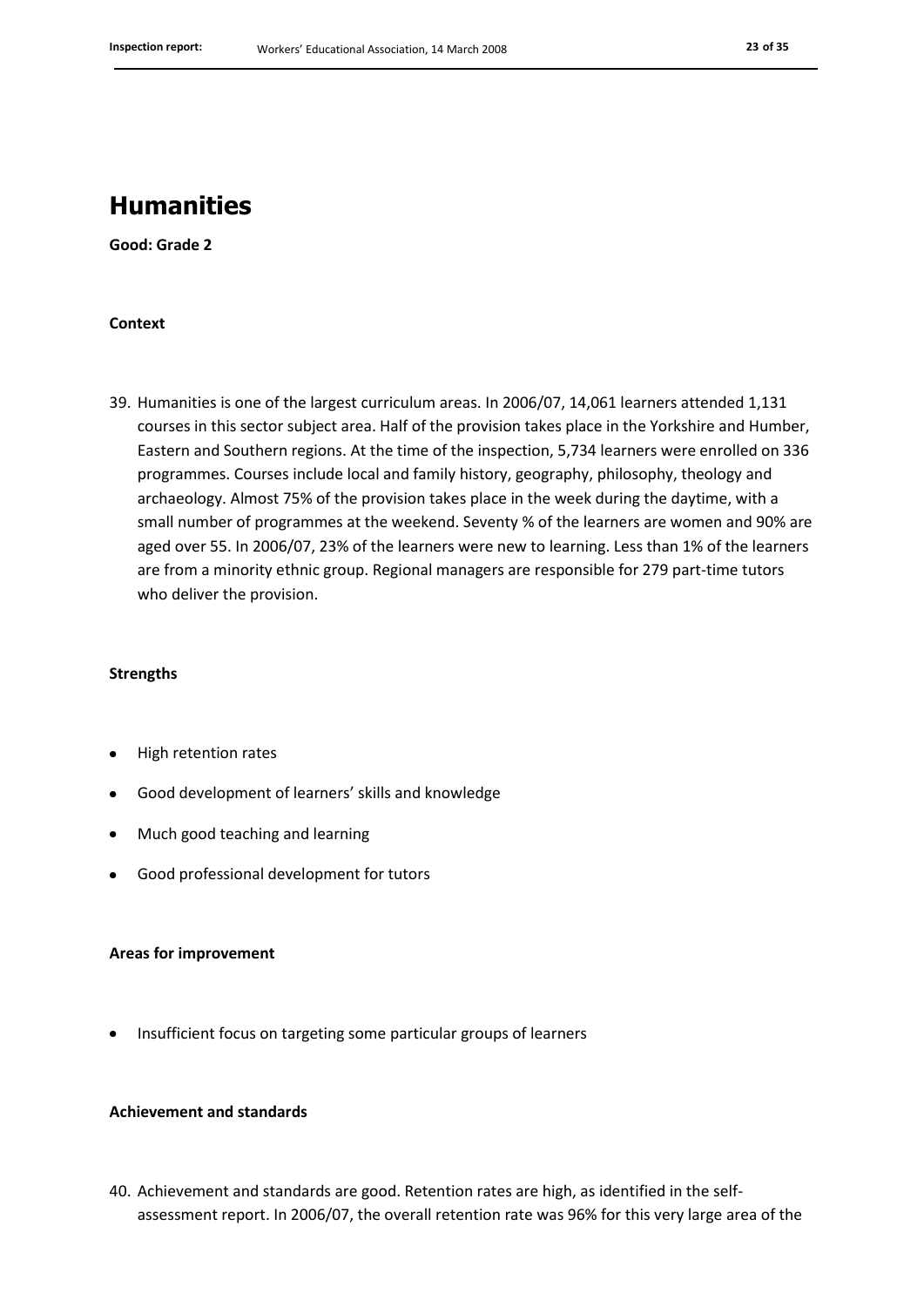WEA's provision. Retention rates have been consistently high over the last five years. Attendance is satisfactory. The attendance rate during the week of the inspection was 75%.

41. Learners develop good skills and knowledge. On many courses, they carry out extensive research to learn much about family histories and local archaeology. Learners have access to a wide range of original source material. In one lesson, learners were able to interpret eighteenth century documents, such as wills, diaries and letters, through careful studies of photocopies of handwritten papers from the period. Many learners develop computing skills that enable them to work on their projects between classes. They work collaboratively and enrich peers' experiences through the good sharing of expertise. Learners use specialist terminology confidently and correctly. In philosophy classes, they develop the ability to analyse the meaning of complex texts critically, using appropriate language in their discussions and written work. Learners on a history course use their knowledge and presentation skills to become volunteer guides at local history sites.

#### **Quality of provision**

- 42. The quality of provision is good. Teaching and learning are good, as identified through selfassessment. Tutors are enthusiastic and experienced in teaching adult learners. They are well qualified and often renowned locally and/or nationally for their expertise. Most tutors develop a very good relationship with learners and encourage in-depth discussions. They use a good range of well planned learning activities, including worksheets, quizzes and group work. Tutors set challenging tasks for learners and encourage them successfully to reflect on their own experiences. They organise research activities on family history courses particularly well, with visits arranged to relevant museums, archives and public record offices. In a small number of learning sessions, tutors focus insufficiently on developing learners' individual skills and knowledge and rely too much on a narrow range of teaching methods.
- 43. The range of programmes and activities to meet learners' needs and interests is satisfactory. Many courses develop successfully from branch membership initiatives and have a strong focus on the needs of local communities. Enrichment opportunities for learners to develop their understanding further are good. The current provision provides good learning opportunities for older learners at times which suit them to attend learning. There is insufficient focus on targeting some particular groups of learners, including younger adults and people from a minority ethnic background. In 2007-08 to date 65% of learners were over 65 and learners from minority ethnic groups account for less than 1% of the total enrolments. The WEA has identified this area for improvement through self-assessment and has started to run cultural history courses to target under-represented groups of learners.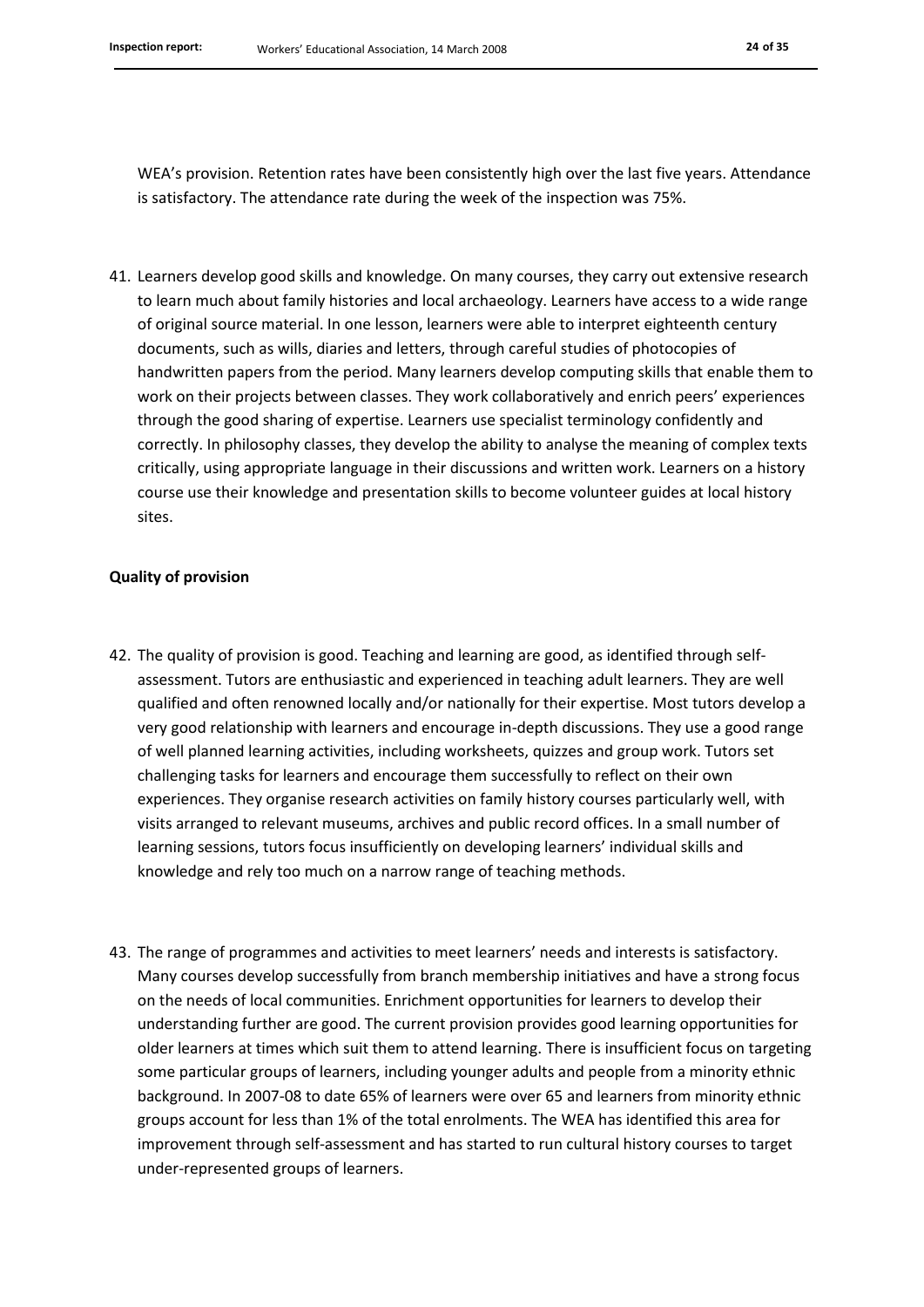44. Guidance and support for learners are satisfactory. Tutors provide good personal support to enable learners to progress and to achieve their learning targets. Staff identify learners with particular support needs early in their course and tutor organisers arrange appropriate equipment and/or additional support. Course leaflets and prospectuses provide learners with sufficient information about programmes and their content.

#### **Leadership and management**

- 45. Leadership and management are good, as identified through self-assessment. Curriculum area leaders in each region provide good support for part-time tutors. The arrangements to evaluate courses and the quality of teaching and learning are thorough. Managers identify actions to improve the quality of the provision and monitor the outcomes. They use data well to plan the provision.
- 46. Accommodation and resources are appropriate, but access to computers is insufficient at some venues. Partnerships are productive with a range of organisations, including museums, public records offices and local history clubs. The self-assessment process is accurate and provides clear judgements, which match those of the inspectors.
- 47. Professional development for tutors is good. Part-time staff take part in an extensive range of training opportunities, including events on course planning, using ILT and improving teaching methods. Training takes place at times to suit tutors and the attendance at all events is good. The sharing of good practice is an important feature of training and tutors are able to identify the benefits of training in the quality and variety of their teaching.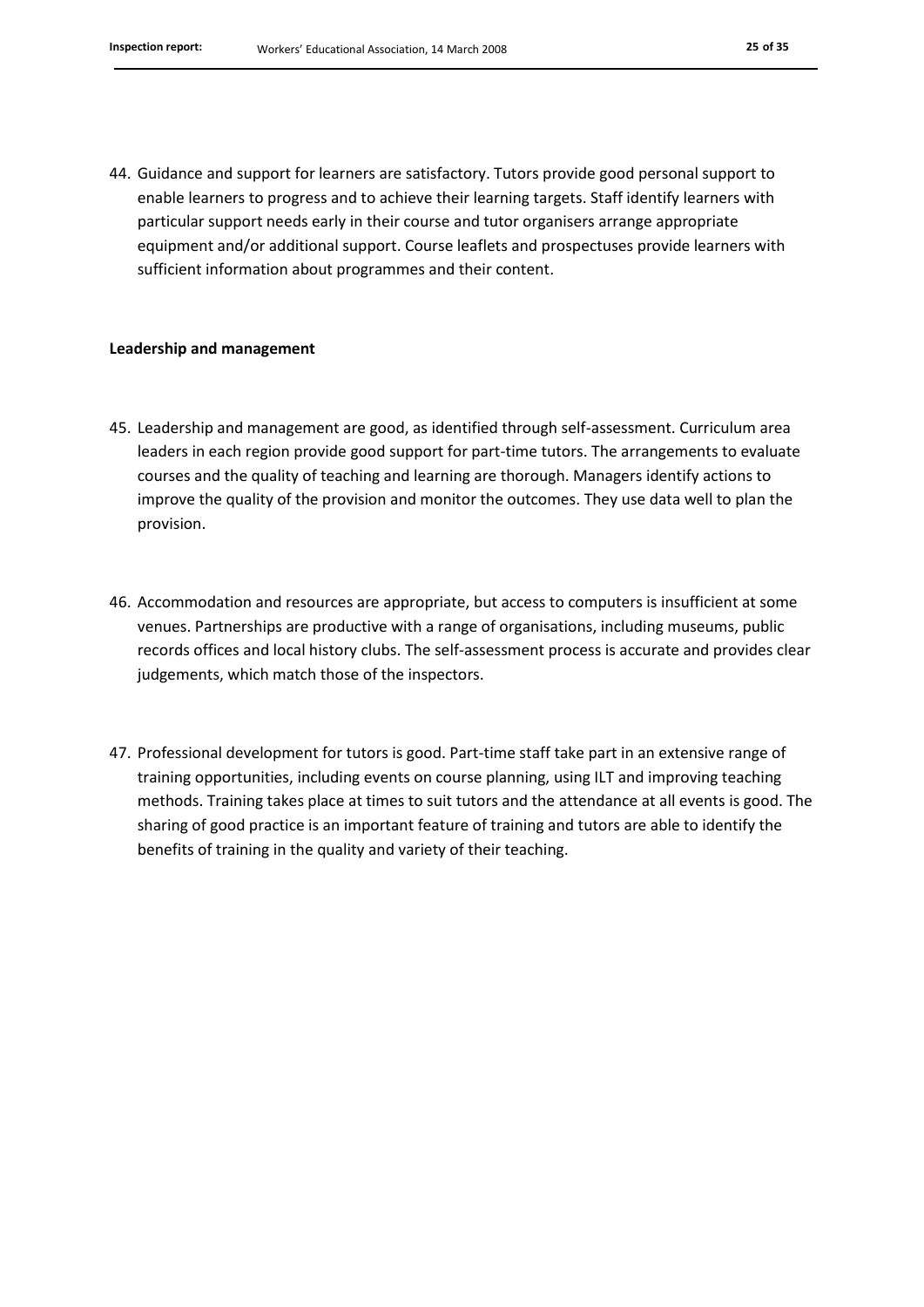### **Literacy, numeracy and ESOL**

**Satisfactory: Grade 3**

#### **Context**

48. Literacy, numeracy and ESOL courses account for a significant and growing proportion of the WEA's total provision. At the time of the inspection, 2,641 learners were enrolled on 294 courses. In 2006/07, 11,191 learners studied on 1,973 programmes. ESOL courses account for 76% of the skills for life provision. Classes take place in a range of venues, such as schools, community centres and employers' premises. The WEA offers courses in preparation for life and work generally from pre-entry level to level 2, including literacy, numeracy, ESOL, study skills, return to learn and life skills. Seventy-four per cent of the learners are new and many come from particular target groups, including ex-offenders, homeless people and learners recovering from mental health conditions. Women and learners from minority ethnic groups account for 76% and 53% of the enrolments, respectively. Just over one-third of the provision is accredited.

#### **Strengths**

- High retention rates
- Good development of learners' skills
- Highly effective partnerships
- Good recent strategies for improvement

#### **Areas for improvement**

- Insufficient planning to meet individual learner needs
- Insufficient recording of learners' progress

#### **Achievement and standards**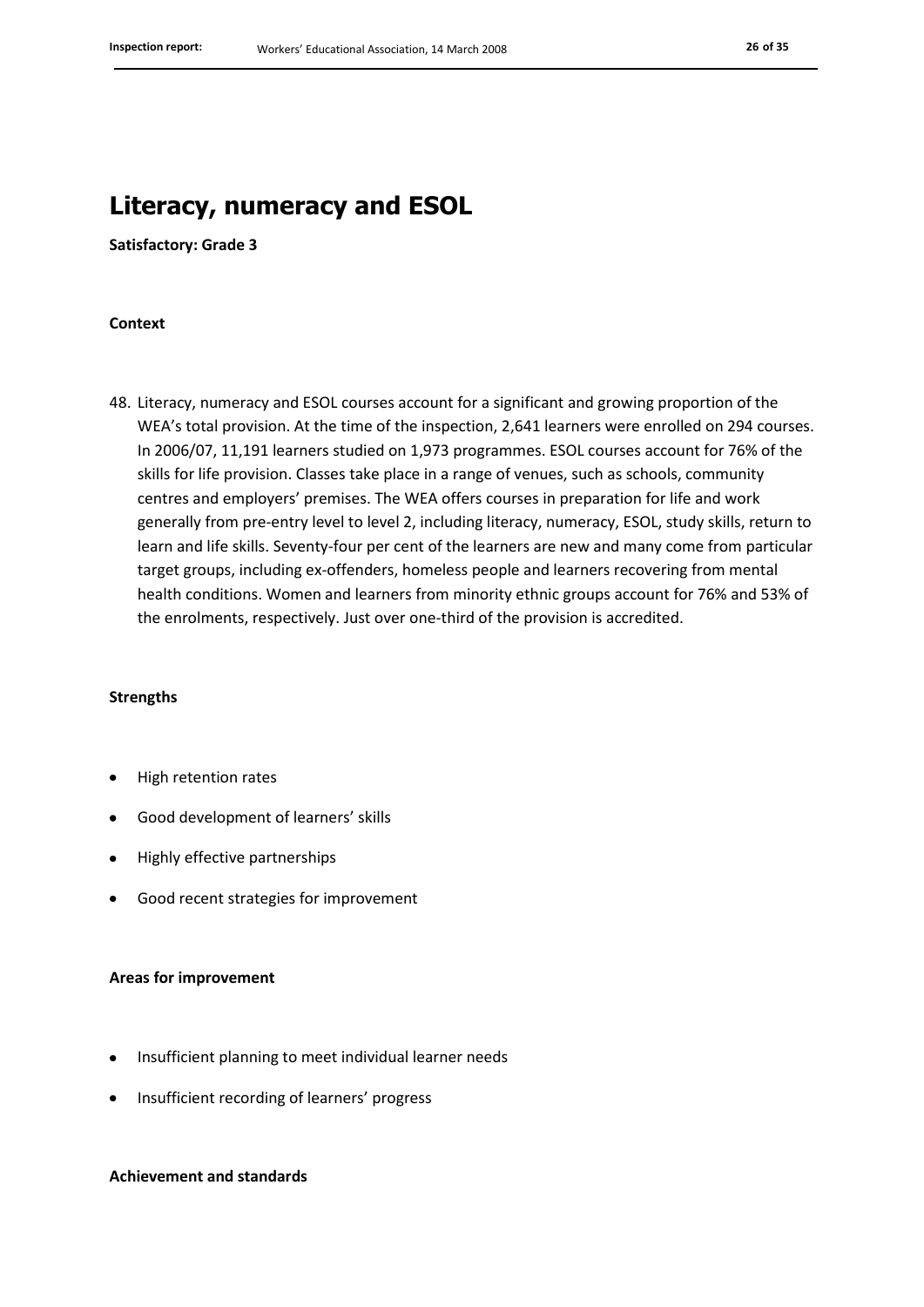- 49. Achievement and standards are satisfactory. Retention rates are high for the large numbers of learners in this curriculum area. In 2006/07, the overall retention rate was 91% and the attendance rate during the week of the inspection was good. The monitoring of attendance is very effective and tutors challenge learners who do not attend or who are not punctual. Success rates are satisfactory and improving. In 2006/07, the overall success rate on accredited courses was 68% and this has improved in 2007/08 to date to 74%. The success rate on non-accredited courses was poor in 2006/07 at 55% as identified through self-assessment, but has improved to 78% in 2007/08 to date. Success rates on courses in the workplace are good.
- 50. Learners develop good skills and use them successfully in the workplace and in the communities where they live. They analyse their own performance and develop skills of self-correction and peer-correction in groups. Learners work hard and are extremely enthusiastic about their learning. Most learners improve their communication skills, which they find particularly useful in situations vital to their economic and social wellbeing.

#### **Quality of provision**

- 51. The quality of provision is satisfactory. Teaching and learning are satisfactory, as identified through self-assessment. In the best lessons, tutors plan courses well to meet learners' individual needs and use topics which are relevant to learners' everyday experiences. Classes are lively and challenging tasks enable learners to demonstrate new skills effectively. Tutors encourage learners to practise new skills at home using a range of learning materials. Teaching accommodation is satisfactory and provides a welcoming environment for learning. Learning resources are appropriate overall, but the use of ILT to promote independent learning is insufficient. Learners do not have enough access to the internet and/or computing packages at some venues to enhance their learning. Paper-based learning resources are appropriate.
- 52. Planning to meet individual learner needs is insufficient, as identified in the self-assessment report. The arrangements for initial and diagnostic assessment are comprehensive and cover reading, writing, speaking and listening skills. Staff negotiate individual learning plans with learners but do not use the plans routinely to plan lessons. Most tutors do not integrate learners' individual aims with course criteria when devising learning sessions. They plan for differentiation through a range of activities connected to a particular theme, but this does not identify in sufficient detail those learners who need to do certain tasks or take part in extension activities. Learners are not always aware of their individual targets and what they need to do to improve their skills. Some tutors do develop useful group profiles that summarise learners' targets, which they then use to plan lessons.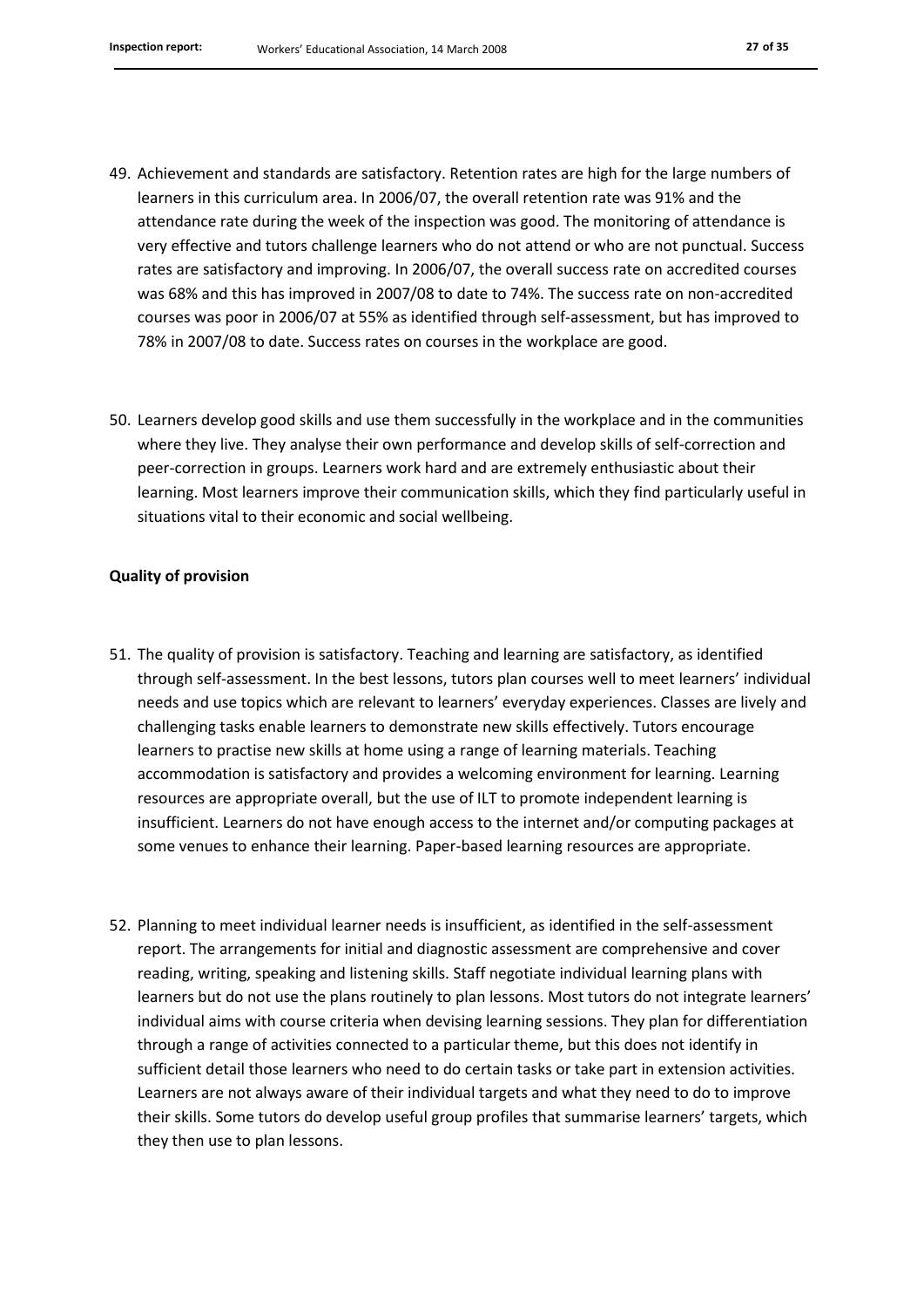- 53. The recording of learners' progress is insufficient. Homework is an important part of most courses and tutors carry out assessments regularly. Assessment focuses too much on the completion of set activities and not enough on the skills that learners develop. Learners receive constructive verbal feedback about their progress in classes, but learners and staff do not record this sufficiently often.
- 54. The range of programmes and activities to meet learners' needs and interests is good. Partnerships are highly effective, particularly with trade unions, employers, health centres and schools. The good partnership working enables staff to identify new provision, particularly in disadvantaged communities and to find suitable accommodation and to develop progression routes. Many courses promote cultural awareness well and take account of learners' cultural and religious backgrounds. The development of programmes with employers, which have a strong focus on employability, is good. Partners provide crèches and assist in the promotion of programmes. Courses take place at times and venues that suit learners' needs.
- 55. Guidance and support are satisfactory. The arrangements for induction are thorough and initial advice and guidance are appropriate. Some courses have useful specialist pre-entry advice sessions. Staff have improved attendance rates through some good monitoring of learners' attendance and punctuality. Tutors have a good knowledge of learners' strengths and areas for improvement and support them accordingly.

#### **Leadership and management**

- 56. Leadership and management are good. Managers have implemented good recent strategies for improvement, as identified through self-assessment. The strategy for the development of the provision is clear, using local plans that implement national and local strategies effectively. The WEA has developed clear arrangements for the management of literacy, numeracy and ESOL and communication is good. Enrolments have increased and success rates have improved. A significant amount of the provision is now accredited to meet learners' needs and national targets set by the LSC. Tutors share good practice through staff meetings.
- 57. Staff are well qualified and take part in a staff development programme. All staff receive appropriate training on equality and diversity. Managers use data appropriately to monitor and plan the provision and tutors at all levels have a good understanding of data. Staff contribute usefully to self-assessment and the most recent report identifies many of the strengths and areas for improvement accurately. The grade given by inspectors matches that in the self-assessment report.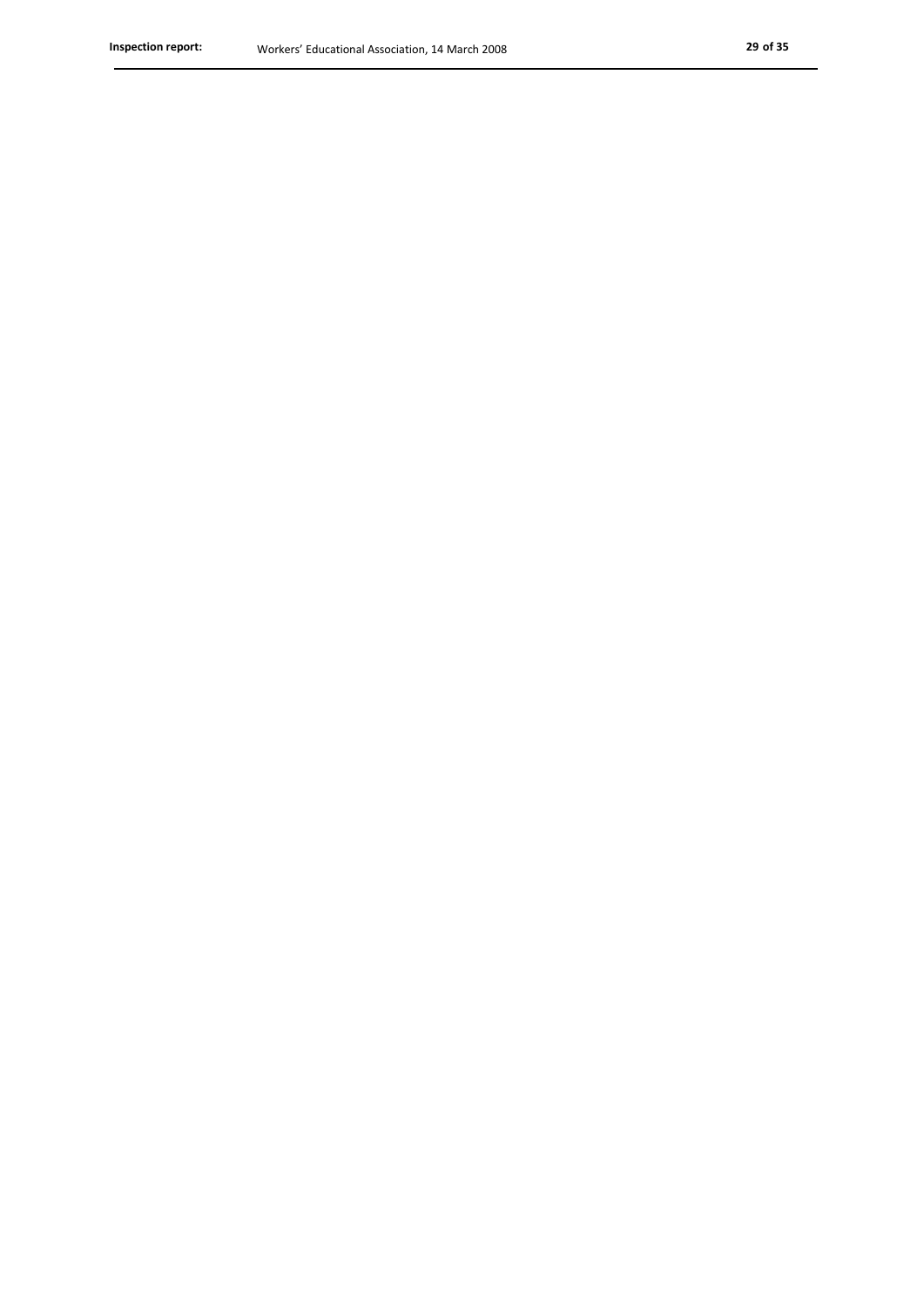### **Community learning**

**Good: Grade 2**

#### **Context**

58. The WEA does not identify community learning as a separate area of work, but has introduced the title 'Second Chance to Learn' in 2007/08 as one of its three educational strands to identify courses that meet the needs and interests of learners who are new to learning or who have not taken part in any formal education for a considerable period of time. The WEA manages these courses through its curriculum areas, such as health, public services and care and arts, media and publishing. Courses include short and introductory programmes in health and personal development, ICT, crafts, confidence-building, interpreting skills, family history and courses for learners with learning difficulties and/or disabilities. They take place in community venues, such as church halls, community centres, schools and the WEA's own learning centres. At the time of the inspection, 8,126 learners were enrolled on 731 courses identified as community learning programmes. In 2006/07, there were 3,500 courses. Most programmes run for between eight and 12 weeks, and approximately 10% of the provision is accredited.

#### **Strengths**

- High retention rates
- Good development of learners' confidence and practical skills
- Much good teaching and learning
- Highly responsive and flexible provision
- Very good individual support for learners

#### **Areas for improvement**

- Insufficiently rigorous recording of progress on non-accredited courses
- Insufficiently developed aspects of the strategy for community learning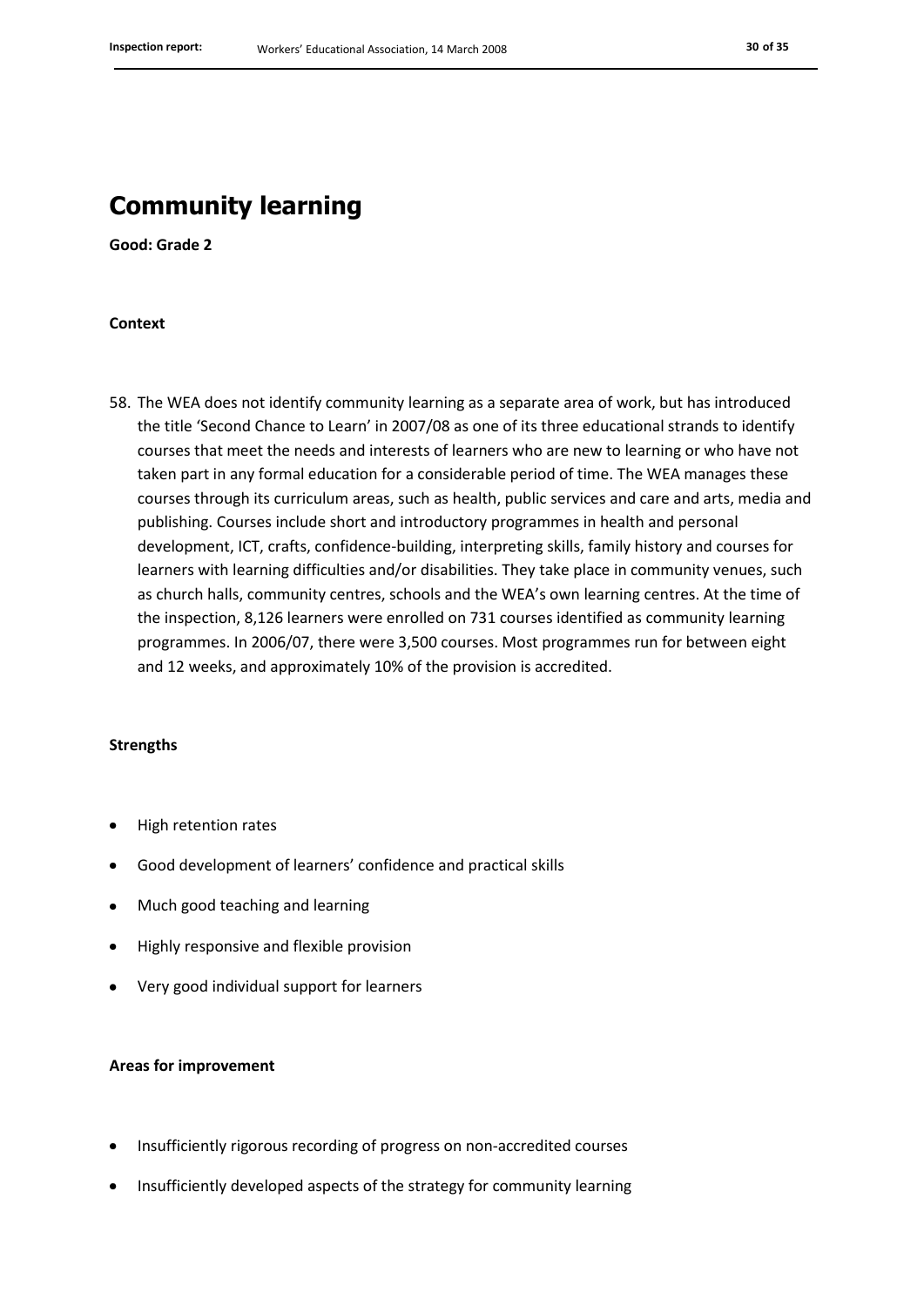#### **Achievement and standards**

- 59. Achievement and standards are good, as are retention rates. In 2006/07, the retention rates on accredited and non-accredited courses were 91% and 94%, respectively.
- 60. Learners develop good levels of confidence and practical skills, which have a positive effect on their lives. They acquire good ICT skills. Older learners become less isolated as they use email to keep in touch with their families and friends, or shop and pay bills online. Asian women become confident enough to design and make their own clothes. They enjoy meeting other local women to talk about Asian fashions and culture. Women on confidence-building courses become more assertive in dealing with domestic violence issues. Many learners adopt healthier lifestyles through health and fitness programmes. There are many examples of learners who progress to further training, or to become volunteers or tutors.

#### **Quality of provision**

- 61. The quality of provision is good. Teaching and learning are good. For most learners, their time with the WEA provides them with their first positive experience of learning. Much of the teaching is lively and reflects Learners' diverse individual needs. The range of activities is very stimulating in many classes. Learners participate actively in lessons and learn from each other. Some tutors speak a number of minority languages, which helps many learners to develop their language skills. Tutors reinforce health and safety continually in practical sessions. A few classes lack challenge for some learners and the use of ILT is insufficient. A small number of venues do not have access to the internet, but staff use laptops effectively to supplement ICT equipment in outreach centres.
- 62. The arrangements for literacy, numeracy and language support are satisfactory, as is initial assessment. Staff refer many learners to appropriate skills for life tutors before enrolling them on community learning courses or provide the support themselves in classes.
- 63. The recording of learners' progress and achievement on non-accredited courses is insufficiently rigorous. Staff do not always record the outcomes of initial assessment thoroughly. Learners keep diaries to record the activities they have completed, but tutors do not record the skills that learners gain. Some records are blank or tutors do not complete them until the final learning session. Where tutors do demonstrate good practice in monitoring learners' progress and achievements, arrangements to share it with other staff are under-developed.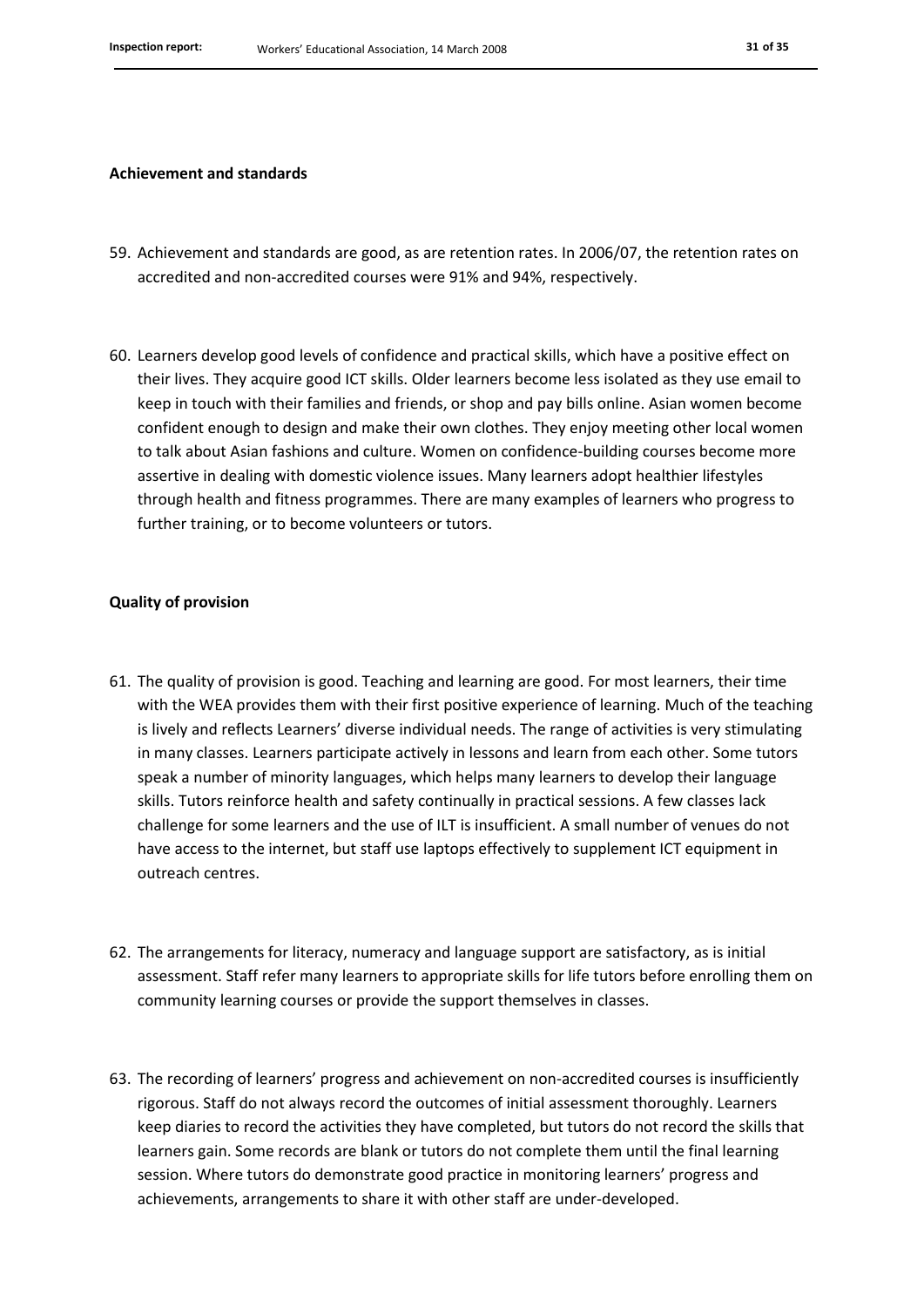64. The focus on meeting the needs and interests of learners is particularly strong. The provision is highly flexible and responsive. The WEA targets specific disadvantaged and marginalised priority groups successfully, such as lone parents, travellers, people from a minority ethnic background, women's groups and adults with a disability or mental health condition. It works very effectively with a wide range of partners and agencies to provide an extensive range of courses. Course timings and attendance patterns are very flexible to suit learners' personal lifestyles and many centres offer drop-in facilities. Most community venues have good accessibility for people with restricted mobility, but some accommodation is cramped and poorly maintained.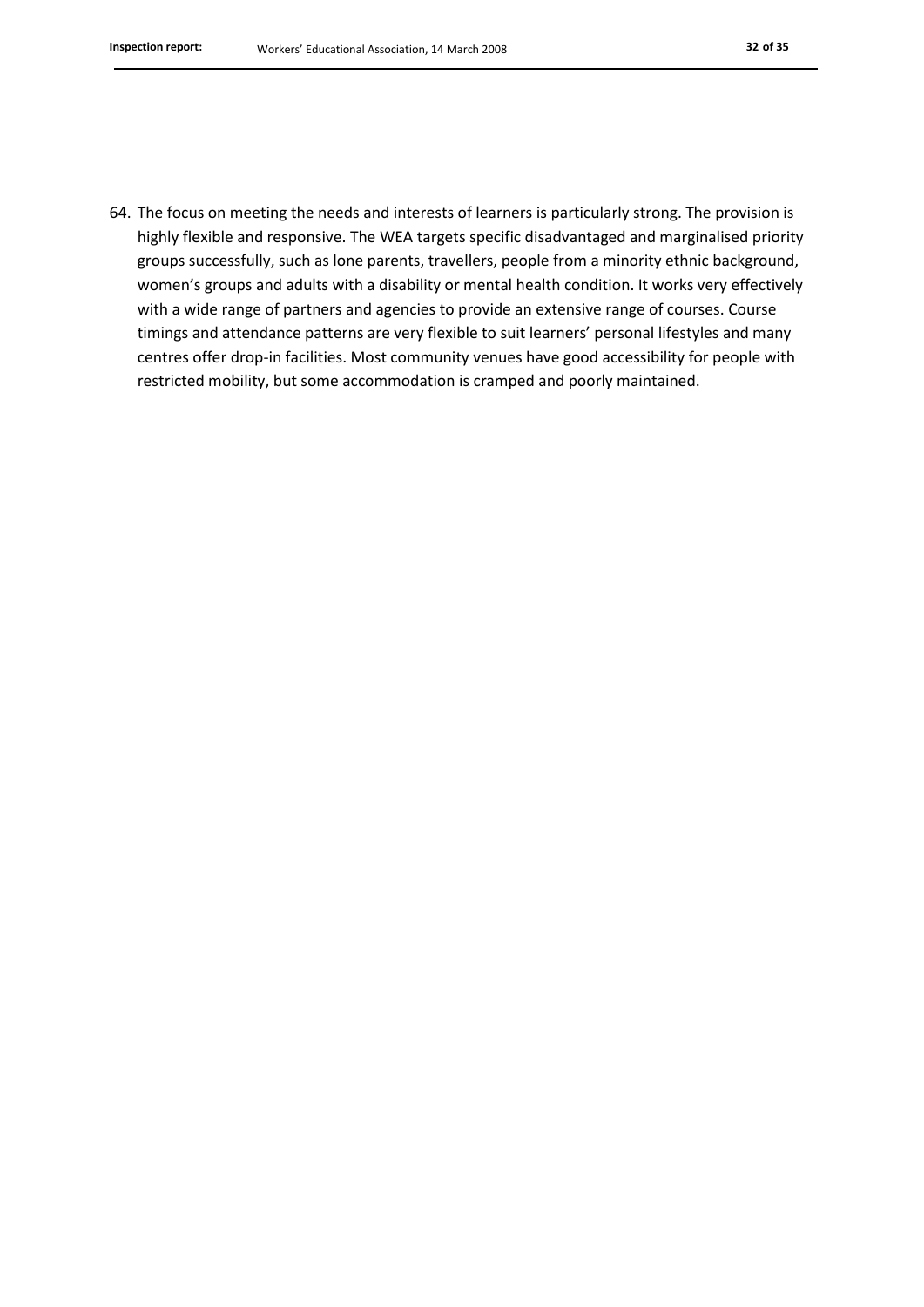65. Support for individual learners is very good. Learners respond well to the empathy which tutors show. Many of the staff have progressed into their current role from WEA courses and act as inspirational role models to learners. The very good support extends beyond lessons, as staff have excellent contacts with external agencies. In many lessons, tutors make good use of adaptive technology, volunteer helpers, signers and learning support workers to assist learners. Learners receive financial assistance with fees, transport and childcare. The provision of appropriate information and advice before and near to the end of courses helps most learners to make well informed choices about progression.

#### **Leadership and management**

- 66. Leadership and management are good. Curriculum management is good and courses are organised well through very effective teamwork. Tutors are highly experienced and well qualified in their subject. Part-time tutors take part in a wide range of good staff development activities, which focus on teaching and learning. Communication is good through team meetings and the wide range of information available on the WEA's intranet. The observation of teaching and learning process is well established and reliable. Staff seek learners' views actively and use them to improve the provision. Equality of opportunity is satisfactory. The arrangements to recruit under-represented groups of learners are very good. Staff celebrate learners' success well, but do not always identify good attendance and achievements formally on non-accredited courses.
- 67. Some aspects of the community learning strategy are insufficiently developed. Managers do not yet understand fully the breadth of the community learning provision or the links between different types of progress. The WEA has been slow to identify formally the effect of the introduction of the 'Second Chance to Learn' strand. Performance data is imprecise and managers have insufficient knowledge of important aspects of the provision, such as progression rates. Some staff do not have a clear understanding of roles and responsibilities. They do not share good practice in teaching and the recording of progress routinely.

© Crown copyright 2012

Website: www.ofsted.gov.uk

This document may be reproduced in whole or in part for non-commercial educational purposes, provided that the information quoted is reproduced without adaptation and the source and date of publication are stated.